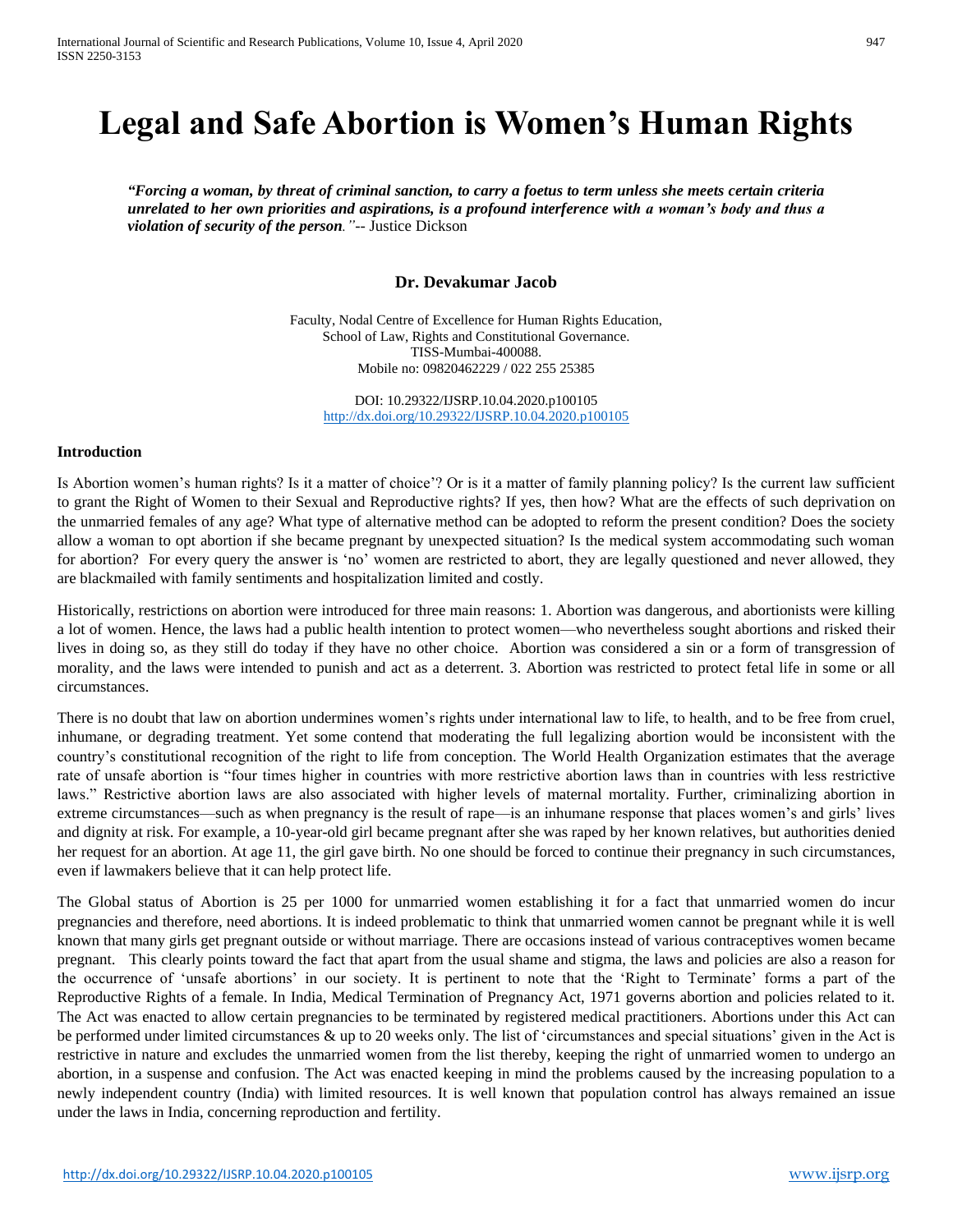Explanation to Section-3 of the Medical Termination of Pregnancy Act, 1971 provides that if a pregnancy occurs due to the of failure of any device or method used by any married woman or her husband for the purpose of limiting the number of children, the anguish caused by such unwanted pregnancy may be presumed to constitute a grave injury to the mental health of the pregnant woman. The Act fails to consider or recognise the 'anguish' caused by an unwanted pregnancy to an unmarried woman. It screams of silence when it comes to pregnancies incurred by unmarried women or the termination thereof. The Act also requires the written consent of guardian in case a pregnant woman is below eighteen (18) years of age.

This creates problems for the young girls who are in dire need of an abortion to resort to illegal means and seek different solutions to their problems, the issues of honour, shame and guilt make the situation even more vulnerable for them. It is important to note that illegal abortions are generally unsafe. These 'unsafe abortions' are one of the reasons for maternal deaths in India and worldwide. Majority of these are the abortions that are carried illegally and in hiding despite of having a valid law for over past 40-45 years. According to the World Health Organization (WHO), one woman in the developing nations die in every eight minutes due to complications arising out of unsafe abortions, irony being, that abortion isn't a very difficult procedure in medical terms if done at the right time by a trained person. The history states many incidents of abortions in our society long before the existence of Laws and policies on the topic.

The MTP Act not only limits the Reproductive Rights of females but it also mirrors a patriarchal presumption whereby unmarried women aren't entitled to have consensual sexual relationships. Therefore, these laws also deny women's autonomy in sexuality and their sexual and reproductive rights. Such laws imply that unmarried women are not allowed to enjoy consensual sexual relationships even when they are adults. Moreover, it is implied that the women having sex without marriage must use contraceptives and if they do use contraceptives and still get pregnant, then they have no right to seek a safe solution. The Act very cleverly, just like a typical Indian parent avoids the topic of the pregnancy of the unmarried women and termination of it. It seems to the researcher that any connection between 'unmarried women and abortion' was perceived as immoral by the standards of our society to be put together in the Act. The feminists have been asserting for safe abortion rights for all women regardless of the different situations in which a woman undergo an abortion, it is human rights, moral policing towards such women is violation human rights. They state that a woman must be free from the pressure coming from various quarters such as State, religion, family or societal preferences etc., in order to make a free decision without coercion and control her agency and mind.

Many researches contributed to address the struggle of women in society and gave a multi-disciplinary approach to the policies governing abortions. This chapter tries to address the various issues related to abortions and (unmarried) women and by dealing with the practical and functional aspect of Law and the impact thereof in the context of human rights. It will contribute to the literature presented on the topic and further provide insights to the possibility arguing this as human rights. This tries to find an answer to a legal problem through different dimensions and hopes that this piece of work declares that abortion as human rights.

India legalized abortion in 1971. Despite legalizing abortions, women could not achieve the expected outcomes and majority women still resort to unsafe abortion, contributing largely to maternal morbidity and mortality. Liberal abortion policies and legislations aren't the answer in themselves and aren't adequate. The Abortion Policy in India is consistent with India's Family Planning Policy. For unmarried women law do not allows them. India's abortion policy encourages the promotion of family planning services but at the very same time it recognizes the importance of providing a safe, affordable, accessible and acceptable abortion services to women who need to terminate the unwanted pregnancy.

An estimated number of about 4-6 million abortions take place in India every year (some reports project this number as high as 10 million). India still lack the data on abortions outside the legal framework that is, the illegal abortions which happen to be a reality. There are few studies undertaken in India on why women do who seek abortions being unmarried, tops the charts. The lack of safe and legal abortion facility give rise to 'informal providers', who are untrained, home based providers. They are non-physicians and charge very less as compared to the legal health clinics. They also assert that these informal providers are used because the legal abortion options are very costly and aren't easily accessible especially in cases of unmarried women. The legal abortion service providers do not treat client with dignity as well and this speaks volumes about the failure of public health services in terms of those who need them the most. The numbers of adolescent girls and young women getting pregnant, experiencing birth and abortions is very high and young people are more interested in sex due to several biological reasons- hormones. They experiment and experience and this is an open secret. Reproductive health, especially reproductive health of adolescents is poorly understood in India. Even fewer studies discuss female sexual health than males. This makes the young couples, especially females very vulnerable and prone to situations of pregnancies and abortions. Unmarried Adolescents constitutes a large number of abortion seekers. These factors give rise to several problems to the young girls, especially those who are unmarried. The lack of abortion facilities, the fear of losing their dignity in society, the humiliation they suffer at the health centres and the expensive costs of safe and legal abortion force them to go for cheap and illegal means. Thereby, endangering their health. This could all be done away if we accept the problem and bring a change in our current laws.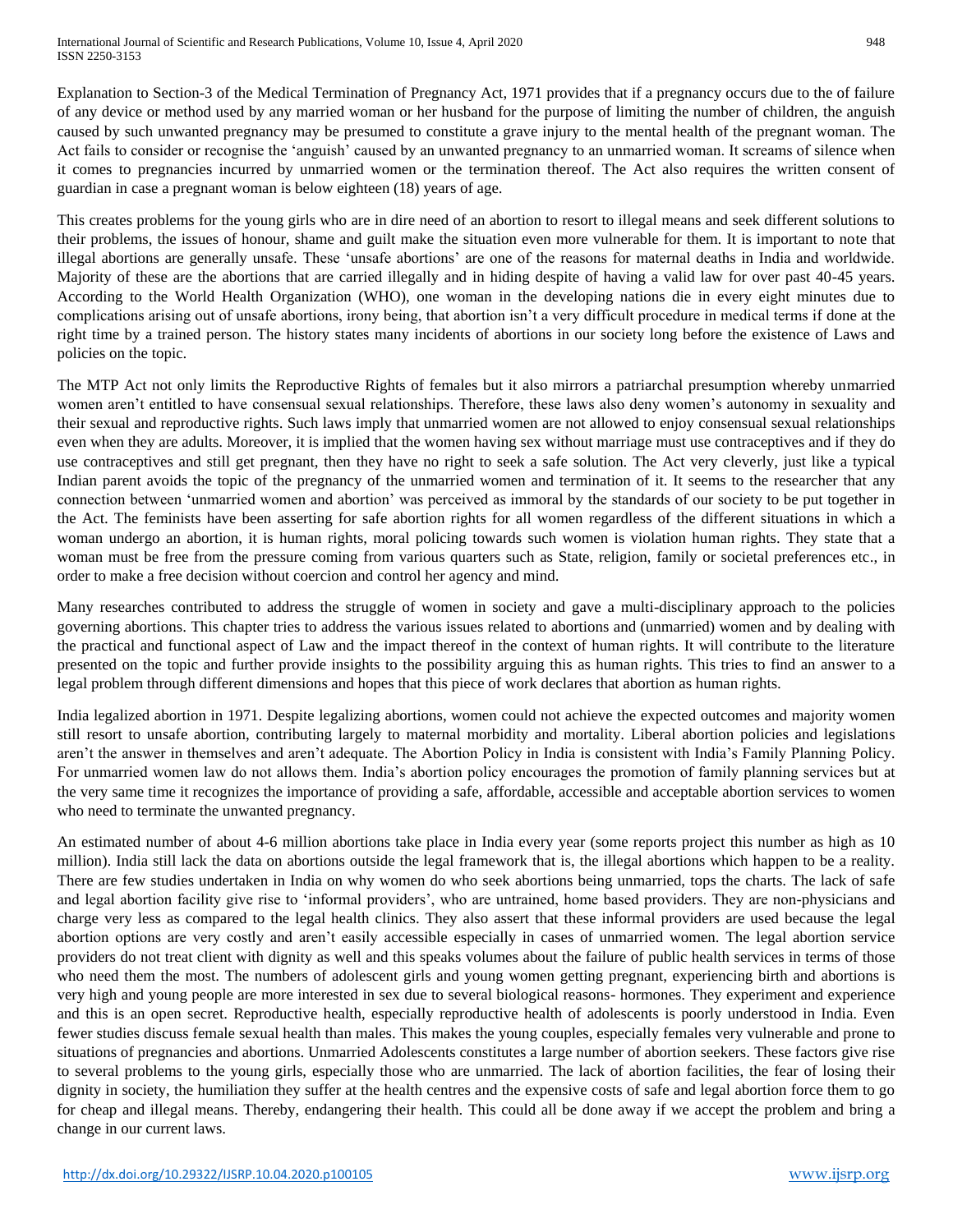#### **Reproductive Rights- Universal Human Rights**

Reproduction or procreation is a fundamental concept. In simple words, it is an act through which one gives birth to one's offspring. Reproductive Rights could be understood as the rights of people related to the process of sexual reproduction. They are quoted with the Sexual Rights of human beings and together, these Sexual and Reproductive Rights (SR-HR) form a part of Human Rights. It was the year 1994 when a breakthrough was achieved in the field of reproductive health at the International Conference on Population and Development (ICPD) held at Cairo. It was for the first time when a connection was established and acknowledged between the human rights and health, which was later, associated with the concept of women empowerment. It was at the ICPD 1994 that a woman's right to 'reproductive and sexual health' was considered as one of the most significant rights under the broad causes of woman's health. The reproductive rights are basic and fundamental to all human beings.

These reproductive rights with respect to women's health include-Right to control one's reproductive functions - It means that a woman will have full control on the reproductory functions of her body including the right to have consensual sexual intercourse free from coercion and violence or not to have one at all. Right to make autonomous reproductive decisions - It includes the choices of a woman to reproduce or not to reproduce and attain highest level of reproductive health and is inclusive of access to safe abortion services. Right to have an informed opinion regarding reproductive choices - It includes the right to have information and access to sexual and reproductive education that can help her make informed choices. Right to protection from gender discriminatory practices like FGM. It is protection against gender discriminatory practices and gender-based violence.

World Health Organization (WHO) states that the reproductive rights are based on the basic right that all couples and individuals have to freely and responsibly decide the number, spacing and timing of their kids and the right to attain highest level of sexual and reproductive health; these are also inclusive of the right to make decisions regarding reproduction free from all sorts of force, coercion and discrimination. Abortion is one of the safest medical procedures if done following the World Health Organization's (WHO) guidance. But it is also the cause of at least one in six maternal deaths from complications when it is unsafe. WHO estimates available data from all countries showed that the broader the legal grounds for abortion, the fewer deaths there are from unsafe abortions? In fact, the research found that there are only six main grounds for allowing abortion apply in most countries: ground 1 – risk to life. Ground 2 – rape or sexual abuse. Ground 3 –serious fetal anomaly. Ground 4–risk to physical and sometimes mental health. Ground 5– social and economic reasons. Ground 6– on request

The issue of SR-HR is closely related with gender and social justice. In 1979, the United Nations adopted Convention on Elimination of All Forms of Discrimination Against Women (CEDAW); it marked the treaty of the 'bill of rights' for women. CEDAW has clearly stated that a woman's right to health is inclusive of her sexual and reproductive rights. A woman must have full autonomy in her sexual and reproductive decisions and activities. These reproductive rights are a subset of human rights, which are already recognised as being of universal significance. The Committee on Economic, Social and Cultural Rights have also recognised these rights and the Nation States have obligations to respect, protect and fulfil these rights and are supposed to make legislations doing the same. Under these rights all people have a right to healthy and safe consensual sexual activity and control over their bodies.

The Tehran Proclamation is considered to be the first international document that raised and acknowledged one of the reproductive rights. It stated that, the parents have a basic human right to freely and responsibly determine the number and limit of their children. CEDAW addresses all the sphere of a woman's rights including her civil, political, economic, cultural and social rights. It directs the Nation States who are parties to it to take appropriate measures to eliminate discrimination against women in the field of health care and ensure access to health services on the basis of equality including those of family planning.

CEDAW dealt with multiple aspects of discrimination faced by a woman. Then came the year 1994 when the women groups and activists at the International Conference on Population and Development (ICDP) were able to produce substantial Program of Action thereby recognising women's issues and giving aspirations for a better world for women. ICPD marks an important event in the history of women's rights as it gave affirmation and assertion to the reproductive rights of women. It connected the policy of family planning with reproductive health and defined it (reproductive health) as a state of complete social, physical and mental well-being and stated that people must have liberty to decide if they want kids or not, or their numbers or gap between to them. It asserted the fact that men and women must have an easy access to safe and effective methods of family planning and talked about women's right to safe abortion. Cairo Conference gave a strong message on women's right over their fertility. It brought the concepts of 'autonomy', 'consent' and 'equality' in the ambit of reproductive rights.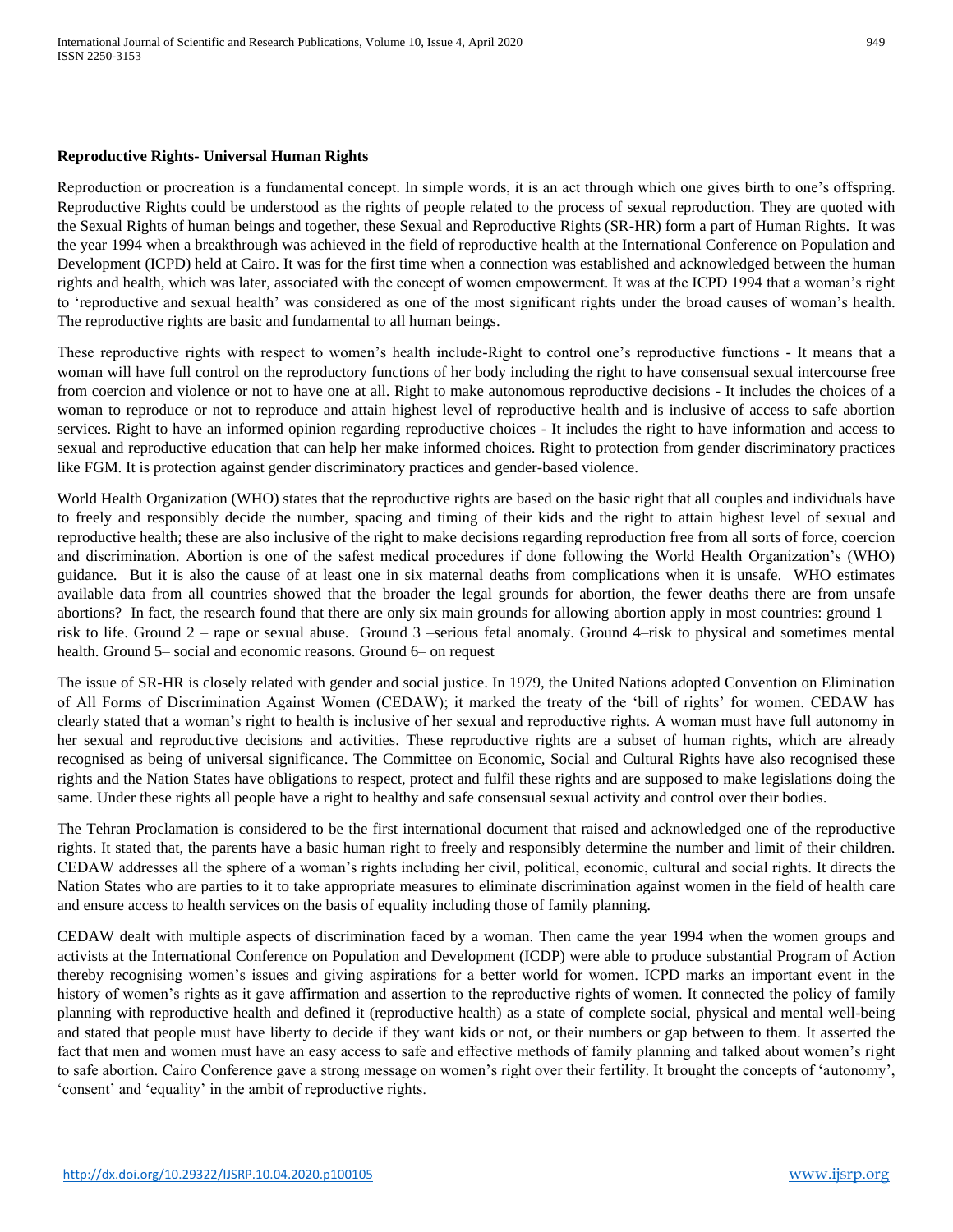In 1995, Fourth World Conference on Women (FWCW) was held in Beijing, China, where a step ahead was taken. This conference invited Governments to consider reviewing their Abortion Laws so that abortions could be decriminalized, and the illegal abortions could be prevented. It recognized a woman's right over her own fertility to control and direct it as key to women empowerment. This treaty is often referred to as International Bill of Women's Right; it significantly addresses the discrimination against women. FWCW broadened the ambit of the definition of reproductive rights and talked about the concept of 'equality' and 'responsibility' in sexual relationships. There are variations in the adoptions of these Conventions by the Nation States, despite the preference to ICPD and CEDAW get, yet there is no common policy that is being universally followed by the countries. Each follows its own policy regardless of these conventions. Abortion forms an integral part of reproductive rights; it is a subset of maternal health as well as a woman's right to form her own choices. It is an important area of birth control and was talked along with the family planning methods for controlling the increasing population. In 1920, it was Soviet Union that became the first Nation to legalize abortions in order to provide access to safe abortion services conducted by trained medical staff instead of traditional and dangerous means.

Later on, United Kingdom followed the example and enacted one of the most liberal laws on Abortion in Europe in the form of Abortion Act of 1967, which legalized abortions for women under various circumstances, and its example was closely followed by Canada, which legalised abortions in 1969. The Abortions in Canada were permitted only when there was a danger to the life of a pregnant woman, which was restrictive in nature and was struck down by the Supreme Court of Canada in R v. Morgentaler (28th January 1988) as it infringed Canadian Charter for Rights and Freedom by infringing the life, liberty and security of the women. Abortion was decriminalized in Canada and was liberalized. United States legalized abortion with Roe V. Wade and a Federal Law was passed to protect the right to abort; the court held that the foetus is not a person protected by the Constitution of US and women could have an abortion until the foetus became viable.

The FWCW in 1995 talked openly about women's equality and her right to have control over her fertility. The women rights groups and activists considered it a huge recognition to their efforts that the issues of 'Inequality' between the genders was discussed and the governments were urged under the Action Plan to form policies addressing the same issues. It recognised inequalities in every field; inequalities of health, decision-making, power sharing, economic, social etc. all were brought at the surface. In September 2016, the UN declared that repealing the 'anti-abortion laws would save the lives of at least, 50,000 women a year. Today, despite the fact that abortion rights are considered to be one of the most important parts of reproductive rights of women, abortion is still illegal and criminalised in many countries of the world, as a result of which women are dying every day, all around the world. The fact is that no international law or treaty can ensure a woman of a safe abortion; it is only the access to these health services that matters and that can bring a change.

## **Limitation in Indian Reproductive Rights**

India is a complex society with vast cultural as well as social differences that impact the phenomenon of reproduction and abortion. The history of reproduction in India lies in its traditions and its history of gender and sexuality as well as that of its colonial past.

Sarah Hodges, in her writing listed the following three phases of history of reproduction in India: the first one is Medicalization of Childbirth- It discusses how the biological issues of maternity and childbirth became expertise of medical field and also discusses the relationship between the reproductive practices and hospitals. Second one is 'Social History of Reproduction in different groups'- It is about the fact that different groups had different practices when it came to reproduction and how these practices contradicted with one another. It also talks about the political and hygienic changes brought in. And the third is 'National Efficiency'- It talks about the phase of national planning policies and how it constituted of maternal and child welfare along with population control and national strength and women's health was solely connected with childbirth.

The reproductive practices in India has seen a great change due to the efforts and impact of the British, from change in the values of hygiene and sanitation to the replacement of dai(s)/midwife with professionals. This somehow also made the dais or midwives more vulnerable and in 19th century began the phase of medicalization or hospitalization of childbirths in India. With 1860 came the Indian Penal Code that penalised causing miscarriages or injuries to the unborn children. Section-312 & 313 form a part of early law on causing termination of a pregnancy. Section-312 punishes 'any' person who 'causes a miscarriage' of a pregnant woman (not done in good faith to save her life) with 3 years of imprisonment and up to 7 years if the woman was quick with child. The Explanation to this section also states that a woman doing this to her shall also be punished under this section. The law clearly bans abortions in all cases except if there is a danger to the life of the mother. Section-313 of IPC punishes anyone who commits a miscarriage on woman without her consent with imprisonment up to 10 years.

These were the only Laws governing the termination (miscarriage/abortion) of pregnancy in India. The British left India in 1947 and as a newly independent country dealing with the remnants and pain of partition & rape of hundreds and thousands of women struggling with unaccounted children, they realised that they needed causes to terminate unwanted pregnancies. Later, the agenda of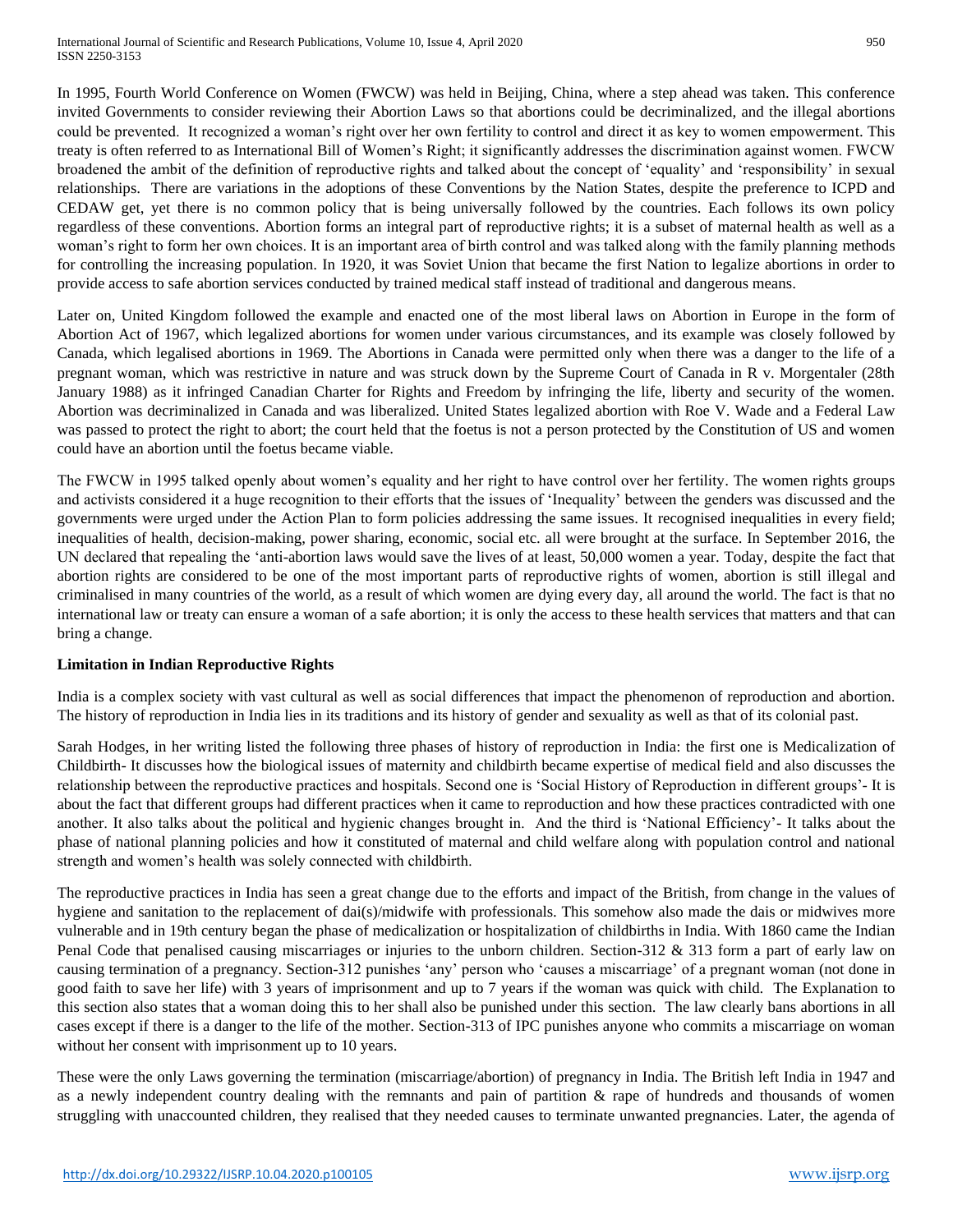population control came up with poverty and scarce resources and widespread illiteracy. As a result of which, they focused on family planning and population control.

In 1971 'Medical Termination of Pregnancy Bill' was passed by Parliament and Medical Termination of Pregnancy Act, 1971 was passed, it was modelled after the UK Abortion Act of 1967 and allowed abortion by a registered medical practitioner up to 20 weeks if the pregnancy was risky to the life of mother or is grave injury to her physical or mental health; or there is a risk of child being born with serious abnormalities. In case of that a pregnancy is a result of rape or failure of a contraceptive device used by married woman/husband; it would be considered that it is an injury to the mental health of the woman. Later on, India saw a rampant increase in sex selective abortions due to the desire to have a son and ultimately in 1994 Pre-Conception and Pre Natal Diagnostic Techniques Act was enacted banning sex selective abortions and making it punitive.

## **Termination of Pregnancy**

The Medical Termination of Pregnancy Act or the MTP Act governs termination of pregnancy in India. The Act was an attempt to legalize certain types of abortions in India and the objective to the Act states that it is to provide for termination of certain pregnancies by registered medical practitioners for matters connected with it. This law directly affects women and their rights and came into being about 24 years after India gained independence. After the propaganda of hygiene and health that took place during the medicalization of childbirth, the concept of birth control and abortion had to be imbibed at policy level, which happened in the form of Medical Termination of Pregnancy Act, 1971.

The issue of population growth and control was talked about in India ever since its first five-year plan. The Central Family Planning Board of Government of India, in the year 1964 recommended a formation of a committee to discuss about all the aspects of abortion and to suggest alteration in laws existing then. The committee so formed submitted its report in the year 1966 in which it had studied abortion scenario in India keeping in mind the International background and later specific questions were developed to seek the opinion of various experts. This committee was of the view that the laws governing termination of pregnancy in India (S.-312  $\&$  313 of IPC) were of restrictive nature and that the termination of pregnancy should be allowed by a registered practitioner in cases of life threat to the woman, risk to her physical and mental health, in case the child suffer serious abnormalities and in cases of rape or mentally ill girl; it recommended a qualified medical practitioner doing it at an approved place with prior written consent of the pregnant woman and parent/guardian in case under.

The committee recommended emphasising on the issue of family planning, health & welfare and on promotion of responsible attitude towards sex, marriage & parenthood. The recommendations were accepted with a few changes by then Minister of Health & Family Planning and a bill was drafted by consulting the Ministry of Law in 1969. The bill was sent to the States for comments or recommendations, as health is a subject under the State List of the Indian Constitution. Many States accepted the recommendations on the said bill and many suggested reforms like considering termination in all cases regardless of rape or marital status of a woman. Afterwards a Joint Committee decided on the said recommendations and the bill was passed in the Parliament as The Medical Termination of Pregnancy Act, 1971.

## **The Features of MTP Act, 1971**

The Act liberalized pre-existing restrictive laws on abortion that criminalised the doctor as well as the women seeking abortions and made India first developing country to legalize abortion. It was a step ahead for India in its aim of a being a Welfare State. The MTP Act, 1971 was in consonance with the Indian Constitution and fitted in our action plan for population control. It came as a pleasant surprise for the women activists.

While it wasn't exactly how they wanted it to be, but it certainly expanded the rights of women and empowered them. It was supposed to make them in charge of their bodies and decisions with respect to that. The Act was propagated as a tool to women's freedom as it ensured freedom from unwanted and undesirable pregnancy. The salient features of the Act are as follows: It decriminalised abortions done in good faith- The Act legalised and liberalised its abortion laws, which were restricted and punitive in nature by allowing the termination of pregnancy of women by medical practitioners in selected circumstances. Shifted Responsibility on Registered Medical Practitioners- the MTP Act allowed termination of pregnancy, to those medical practitioners who are registered and possess necessary qualifications under Sec.-2 of Indian Medical Council Act, 1956 with names entered into State Medical Register and have training/experience of gynaecology & obstetrics as per MTP Act.

The Act also creates a safeguard for such registered medical practitioners from punishment under Indian Penal Code if the pregnancy is terminated under the provisions of this Act. Decided the upper limit of termination - The Act set an upper limit of termination of pregnancy in India at 20 weeks after which the termination is not allowed under any circumstance except by the order of the courts. Consent - The Act deems it mandatory to seek consent of the woman undergoing termination and creates an obligation on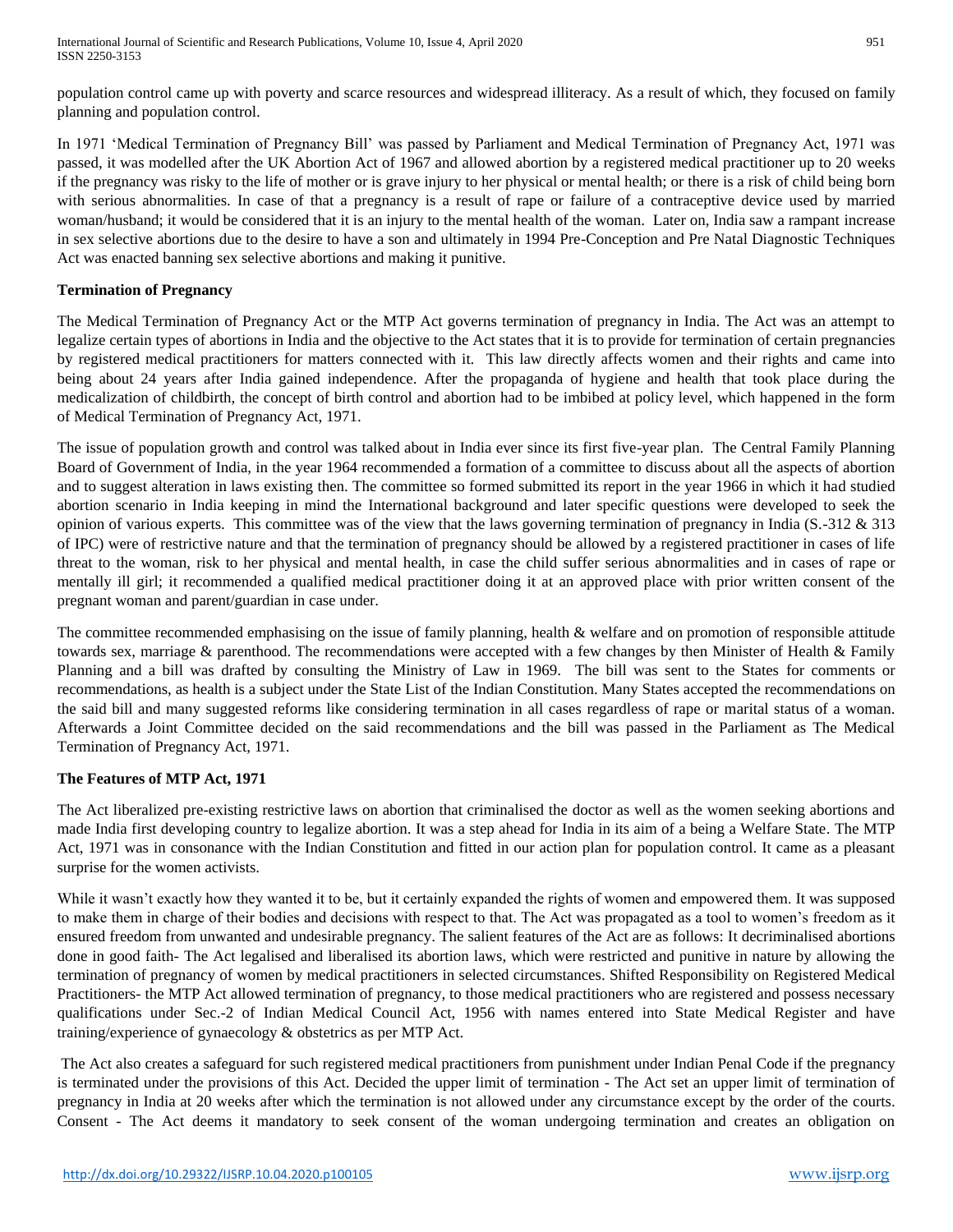parent/guardian to consent in case the girl is lunatic or under 18 years of age. Decided the place of conducting such termination- The Act states that such termination shall be carried only at the hospitals managed or approved by the government or at any other place approved by the Government.

Power to make rules and regulations- The Act give power to the Central Government to make rules regarding the training of the medical practitioners under this Act or any other matter required under this Act. The State Government can regulate the information given by and required by the medical practitioners before termination of pregnancy. It also regulates the disclosure of such information under the Act with notified reasons. Act done in good faith- The MTP Act, 1971 protects the medical practitioner from any suit or legal proceeding for any damage caused or likely to be caused by an act so done under this Act in good faith.

The liberalization of Abortion Laws came both as a blessing and a curse to Indian soil. This Act was envisioned to achieve effective and planned population growth by granting the right to terminate pregnancies and to improve the health of India's women and children Little did they imagine that it will be used as tool by the society that favours male child so much that it won't think twice before eliminating its female children. This liberalizing law on Abortion paved a way towards unregulated and unchecked elimination of the female foetus in its mother's womb. The Act instead of a tool for a planned pregnancy became a pawn in the hands of the dark side of the society and was more often started being used as a solution of not having a female child. For them, this Act was even better as it allowed them to kill their daughters even before their birth; they did not have to wait for another daughter to be born and then kill her. The discriminatory practices that India as a society (still) practices created a huge imbalance in the sex ratio of our country.

| <b>Situations for Termination</b>                                             | If Termination of  |  |  |
|-------------------------------------------------------------------------------|--------------------|--|--|
|                                                                               | Pregnancy<br>1S    |  |  |
|                                                                               | allowed            |  |  |
| The pregnancy is life threatening to a woman and she'll die unless<br>aborted |                    |  |  |
| If continuation of pregnancy is dangerous to her physical or mental           |                    |  |  |
| health                                                                        | Yes, Allows        |  |  |
| In case Pregnancy is a result of Rape/Incest                                  |                    |  |  |
| Severe physical or mental defects are detected in foetus                      |                    |  |  |
| Pregnancy is caused due to failure of a birth control method used by          |                    |  |  |
| a 'married woman or her husband'                                              |                    |  |  |
| Pregnancy of a girl who is under 18<br>of<br>years<br>age                     |                    |  |  |
| (Married/unmarried)                                                           |                    |  |  |
| Pregnancy of a girl above 18 years of age but lunatic                         | $NO^*$<br>(unless) |  |  |
| Pregnancy of an Unmarried Girl above 18 years of age                          | parent/guardian    |  |  |
| Demanded or requested by ANY pregnant woman without these                     | permits<br>and     |  |  |
| circumstances                                                                 | consents)          |  |  |
| With any of these cases, if pregnancy exceeds beyond 20 weeks                 |                    |  |  |

Snap shots depicts the situations and their status of termination under the MTP Act.

There was an increase in the number of females per 1000 males from the year 1971 to 1981, while there were 930 females in 1971, the figure increased up to 934 in the year 1981. It was concluded that perhaps it was due to maternal and child healthcare programme that were giving results and it was believed that the discrimination between male and female children would now decrease but later on, the year 1991 gave a shock. It became very clear that the increasing sex ratio was real and that the girls were going 'missing'. There were only 927 girls on 1000 boys. Some demographers argued that it was because of the sex selective abortions while others rejected this idea and blamed it on poor management. To curb and eradicate the issue, later in 1994 Pre-Conception and Pre Natal Diagnostic Technique Act was enacted which made it illegal to perform sex selective abortions and banned pre natal sex selection.

Currently, the abortions in India are governed by MTP Act, 1971 and can be conducted in the circumstances listed in it only. Any other abortion including the sex selective abortion is illegal. The social situations in our society have made the rules regarding MTP Act strict in order to ensure that no sex selective abortion takes place on the name of a termination of pregnancy.

## **Denial of Termination of a Pregnancy A gross violation of human rights**

The MTP Act was introduced as a mechanism to control the population. The language used in the Act as well the restrictions make it very clear that the Act was not very motivated by the rights of women to a dignified life or their rights to their bodies and sexuality. The fact that the final decision regarding the termination of the pregnancy doesn't remain with the woman, rather it is in the hands of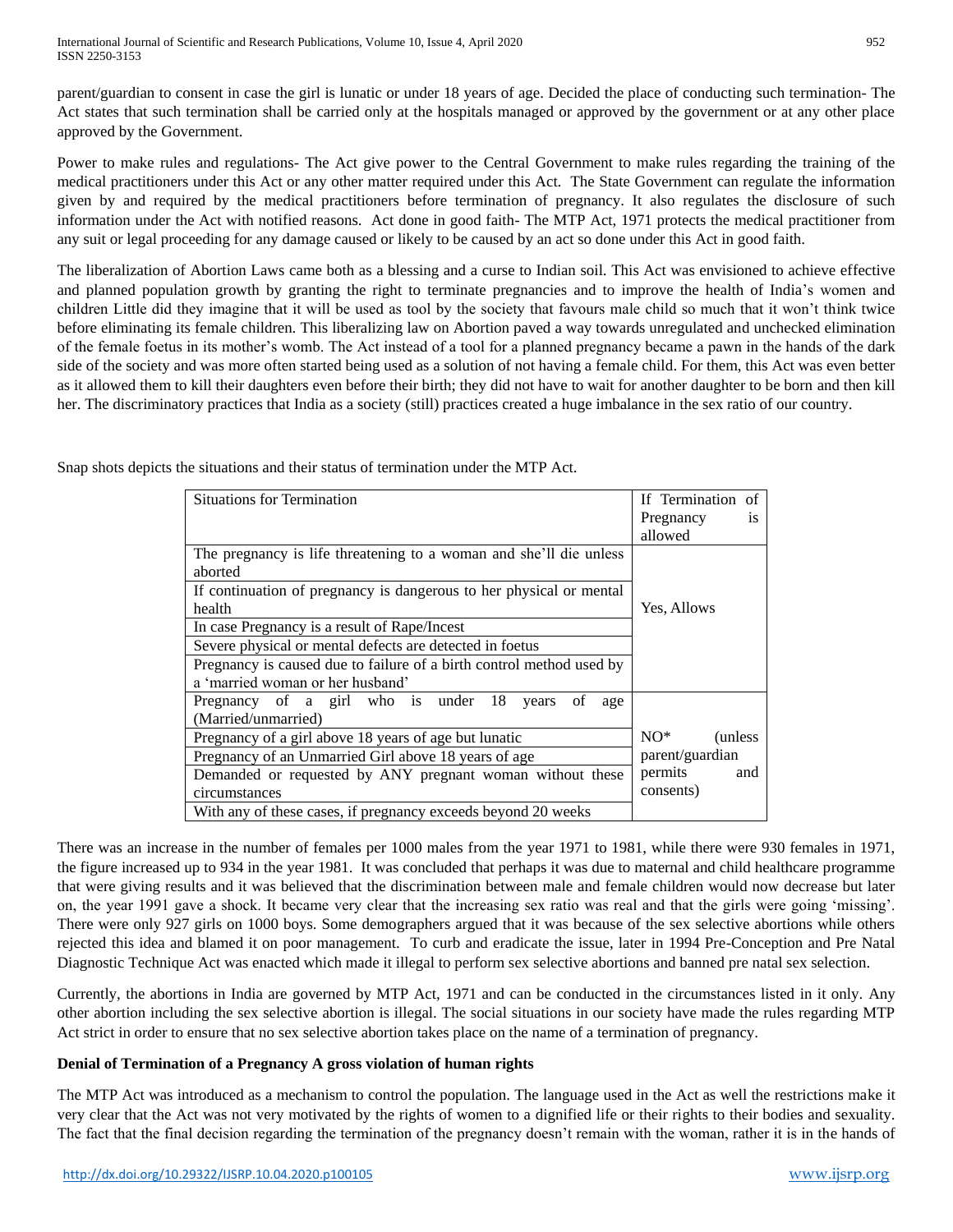the medical practitioner who has the final say. Thus, it is very clear that the MTP Act does not encompass a fundamental right to abortion and this restrictive liberalisation of Laws creates a lot of problems for the stakeholders as well as the beneficiaries of that law, which happened in the case of MTP Act, 1971.

The Act does not recognise the right to have an abortion on demand regardless of the conditions; in case a woman fails to prove any of the conditions falling into the Act, she will be denied a Legal Abortion; The Act also fails to 'acknowledge' the pregnancies incurred by unmarried women and the termination thereof (barring rape cases). The fact that the cases of unmarried women are not mentioned or discussed indicates towards the 'denial mode' of the Government towards these pregnancies. It is only in the cases of Rape that if an unmarried girl gets pregnant, she can have a legal abortion under this Act. If leave the rape victims then unmarried women seeking an abortion might fall into one of these two categories: Unmarried girls who are 18 years and below, and unmarred women from 18 years and above. The Act incorporates old notions of chastity in its concepts for termination of pregnancy in doing so.

The unmarried girls who are 18 years of age *cannot* have an abortion under this Act without the Permission/Consent of her Guardians/Parent. Now, the stigma attached with the issues of unmarried sexual relations or pregnancy is too much to bear and a girl in such situation might not want to tell or approach her parents or anyone. In an Indian society, a girl would hide the fact of her pregnancy and would want to 'get rid of it' at the very first instance.

Fear is what such girl feels; fear of someone finding it out; fear for her life, fear of shattered dreams etc. Rathika who is a respondent did undergo abortion when she was 18 years old, she could recall every detail of the fear and agony she felt when the secret of her pregnancy was known. "I wasn't as lucky as my classmate. My parents did come to know about my pregnancy. I was so afraid; my life was over. I wanted to die. My parents had a fight and they hit me. My father hit me, I couldn't believe it. They were asking for the boy's name, they wanted to know if I was raped. My brother called me as 'Dhaasi' and my mother suspected me as 'Prostitute'. I thought my life was over" The presumption that 'all' girls in such situations would approach their parents or guardians is unrealistic. This is an issue, which is also related to the 'Age of Consent'. The fact that under the Indian Penal Code, age of consent remains to be 18 and an underage person cannot consent to sexual activities; such a sexual relation will attract the penalty for Rape under IPC. This fact has been well debated in the Indian Parliament, but the age of consent remains 18 for sexual activities.

The issue of pregnancy of an unmarried minor girl further 'attracts' the provisions of Protection of Children from Sexual Offences Act, 2012 (POCSO Act) and binds the Doctor or anyone whom the girl approaches for termination of such pregnancy to mandatorily report this incident (girl's pregnancy) to the police failure to do so would attract penalty and the doctor or person might end in Jail.

POCSO states that whoever commits penetrative sexual assault on a child, which in the case of female child, makes the child pregnant because of sexual assault shall be punishable with imprisonment of not less than 10 years. This puts the person seeking abortion under MTP Act and the person who is providing abortion under a dilemma and conflict of Laws. The Doctors are afraid of these provisions and often hesitate to provide abortion services to underage girls. The respondent say that the doctors rarely terminate pregnancy of underage girls.

Doctors don't take cases of girls under 18 years. They have turned many girls down, on phone and in person. These cases are 'risky' to them, they might get in trouble… This is illegal. There are medicines, sometimes they tell them. That doctors tell them the names of medicines that's it. No written prescription. No ultrasound and no abortion at all in my clinic.

The unmarried women above 18 years of age and in need of termination of pregnancy are not discussed or talked about or acknowledged in the MTP Act, 1971 at all. The 'Legal Status' of abortion of unmarried women above 18 years of age is unclear and ambiguous in India. They are neither allowed nor denied abortions under the MTP Act, 1971. The issue of consensual Pre-Marital Sex becomes too big a taboo to digest and the sexuality of women has been controlled and oppressed by patriarchal society of India and denying her the recognition of her rights is one such tool of oppression and subjugation. Unlike the girls under 18 years of age, the women of this category have right to consent to a sexual relationship and also have a right to undergo a safe and legal abortion. The 'non-cooperative' Law and policies, the pressure to hide, the stigma attached and the moral policing by some doctors (& lack of finances in some cases) forces these women to resort to 'unsafe', 'hidden' and 'dangerous' means which are often illegal.

A recent study from Guttmascher Institute (USA) has revealed that seven out of every 1,000 women aged 15–44 in developing regions were treated for complications resulting from unsafe abortion procedures. The study said that because many women who experience complications do not receive medical care for them, the actual number of women who suffer some complications due to unsafe abortions is high.

The 'social stigma' on unmarried woman's sexual and reproductive rights result in the need to hide the pregnancy and not asking directly for a safe abortion. This need for hidden abortions takes women to 'Quacks' or 'Dr. Google' or make them desperate enough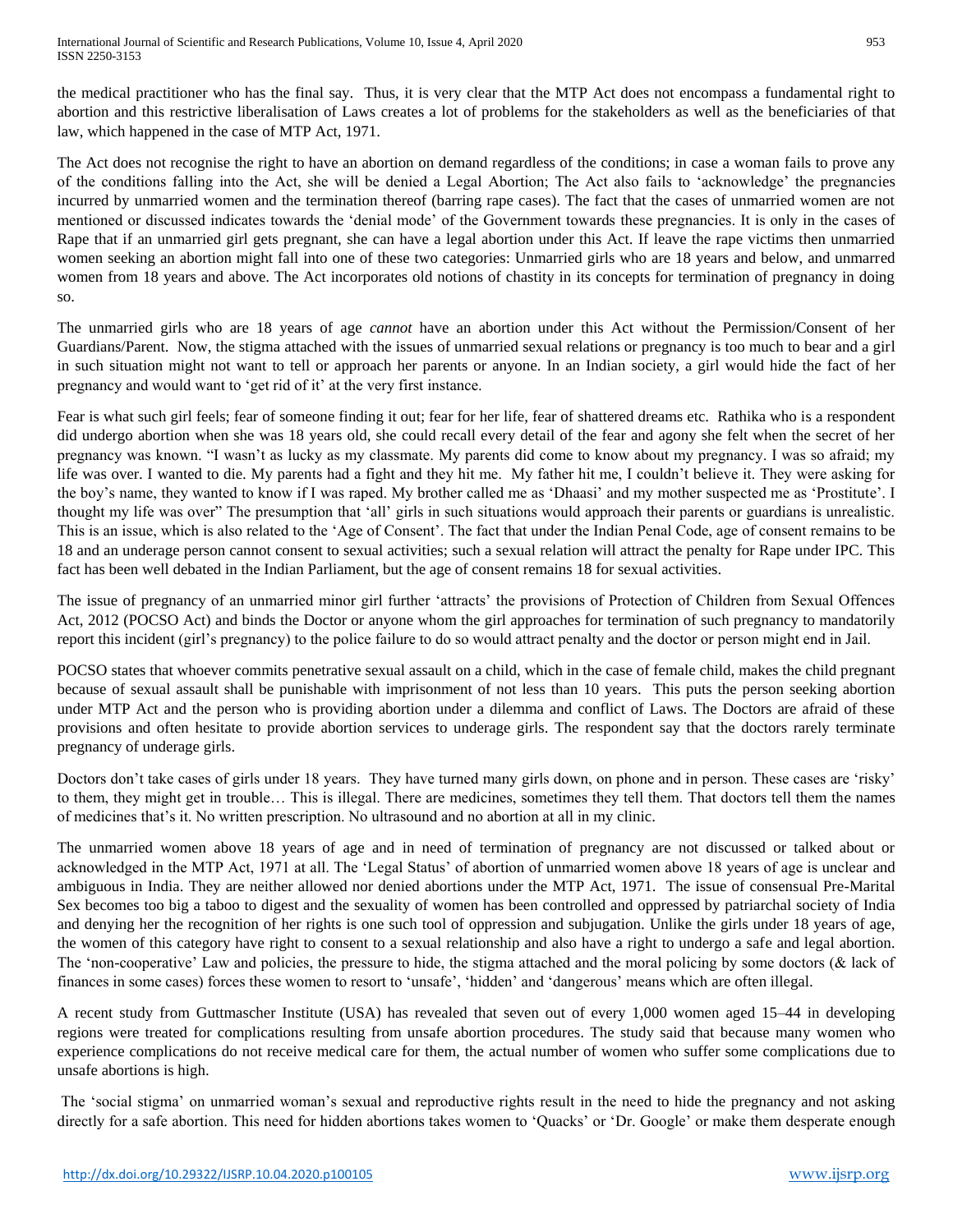to buy unregulated and illegal drugs and swallow them without doctor's prescription. It can dangerously lead to consequences like suicide by the young women as a last recourse.

Recently, the High Court of Bombay stated that the women have the right to terminate their pregnancies regardless of any reasons. The court held that, "the right to control their own body and fertility and motherhood choices should be left to the women alone and that the right to autonomy and to decide what to do with their own bodies, including whether or not to get pregnant and stay pregnant is the basic right of women."

In Ms X v. Union of India, honourable Supreme Court of India permitted a 23-week pregnant woman of termination her pregnancy; the court went beyond the time period declared by the MTP Act, 1971 (20 weeks). However, the Apex court did not clear the ambiguity regarding the autonomy of a woman on her own body, which the researcher believes to be an issue of great significance and hence, require immediate attention. The honourable Supreme Court (though) has tried to remove the stigma related to unmarried women's pregnancy by recognising their infants as 'legal' and by giving rights of a lawfully wedded wife in cases of 'long cohabitation' with a partner but it is believed that it is the duty of the apex court to expressly grant the basic right of the autonomy of her body to women.

In the case of Bombay High Court, "High Court in its own motion V. The State of Maharsahtra", the court has provided no justification on the terms "marriage" and "husband and wife" that are used in MTP Act, 1971, however it has clearly declared the fact a man and a woman who are in live-in-relationship, cannot be covered under of MTP Act, 1971 whereas it should be read to mean any couple living together like a married couple. This judgment has also not clearly justified the status of pregnancies incurred by unmarried women who are not per se living with her partner or the cases of unmarried women's pregnancies that are a result of a sexual encounter only.

Apart from these issues, the MTP Act read along with the PcPNDT Act, makes it mandatory for the medical practitioner to obtain necessary information that contains, the name, age, address of the victim and the reason for the termination for pregnancy. The PcPNDT Act mandates the clinic/hospital/registered practitioner to maintain a record for the very same purpose and that record need to be preserved for 2 years. Often the unmarried girls seeking abortions do not reveal their true identities; they fake their names and addresses etc. out of fear and anticipation of complexities in future. This fear, shame and stigmatisation of Abortion make all these women do such activities. The cost of getting a hygienic, legal and confidential abortion done at a private clinic starts from Rupees 10,000, to 50000 the fact that young adults who do not earn are hampered due to financial issues.

Abortions taking place during surrogacy have been reported to be sex-selective in nature and there are factual reports to prove the huge imbalance between the sex ratio of children born through surrogate mothers. This further remained an issue in providing safe abortion services to surrogate mothers and was one of the major factors that India is banning commercial surrogacy

# **Case laws on MTP Act**

The MTP Act, plays an important role in issues of women's reproductive health in India; in an age where a preventable mortality death is considered as a violation of human rights, it becomes all the way more important to focus on the right to health under Article 21 of the Indian Constitution. Recently, In the case of Laxmi Mandal vs Deen Dayal Hari Nager Hospital & Ors the court awarded a compensation of Rs 2.4 lakhs to the family of Shanti Devi (passed away during child-birth). The Court found the hospital in violation of the woman's right to life and health as her death was preventable.

In the case of Parmanand Katra v. Union of India the court held that every medical practitioner is professionally obligated to treat emergency cases with expertise and cannot refuse to offer treatment to such cases. Hence, the cases where the hospitals reject a young woman for abortion due to any ethical or moral reasons must be criminalised. In Paschim Banga Khet Mazdoor Samity and Ors., vs. State of West Bengal the court held that it is the primary duty of a welfare state to ensure that medical facilities are adequate and available to provide treatment.

The right to health of women ensures her a dignified life, hence, the medical, legal and social implications of MTP Act, should be taken in such a view as to maximize women's right of life. The proposed MTP (Amendment) Bill, 2014 is pending in the parliament, and increases the upper limit to get an abortion from 20 to 24 weeks but even then it does not talk about the ambiguity regarding the status of unmarried women. At present, the MTP Act, does not guarantee a woman the right of choice and control over her body and deprives her of right to life under Article-21 of the Constitution.

## **Abortion- A Human Rights is Pro-Choice, Pro-Life**

The debates have been long going on the relationship between abortion and feminism. It brings the whole debate of 'Pro-Choice versus Pro-life' into consideration. Pro- Life and Pro- Choice are two main perspectives and stands taken by people on the issue of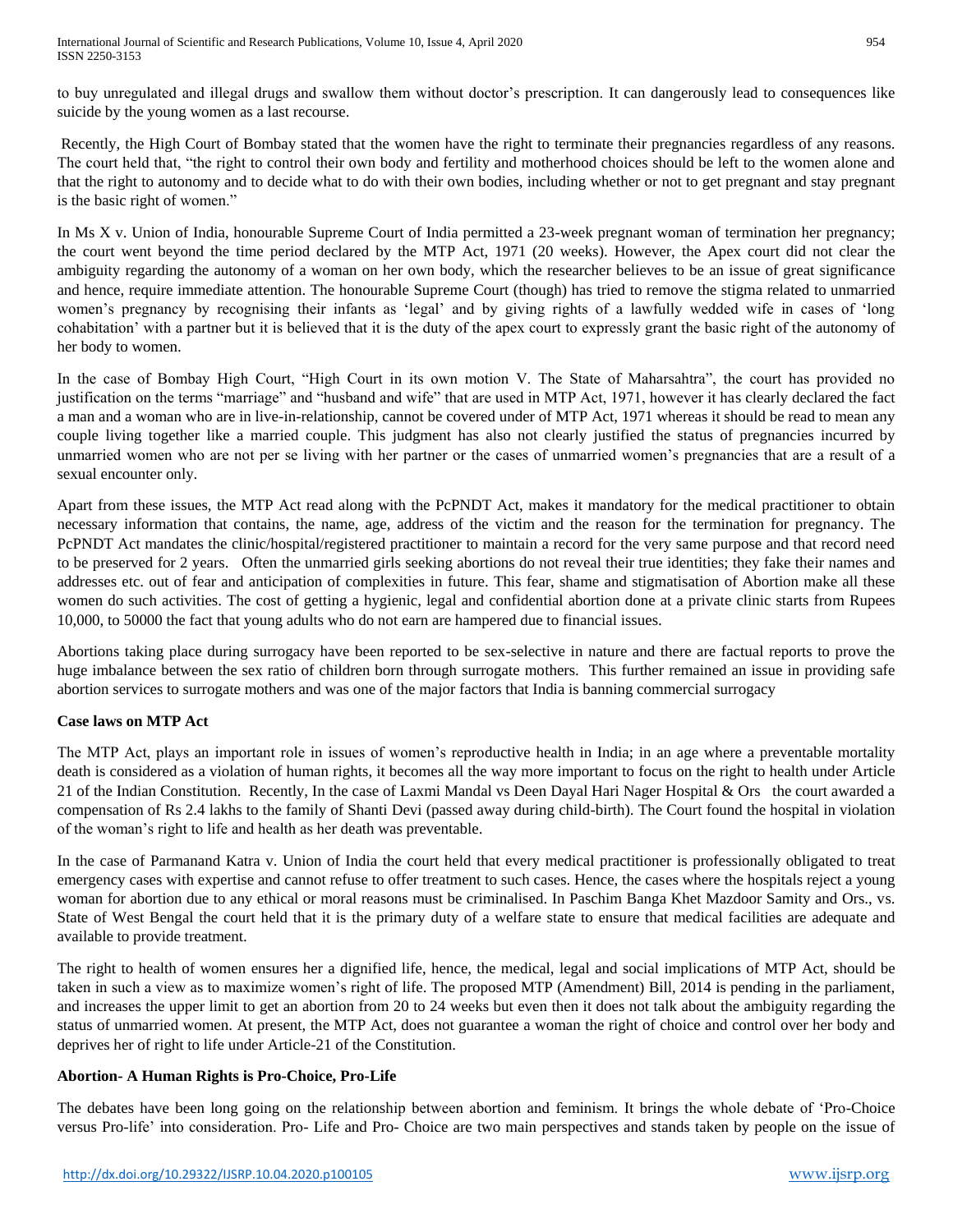abortion. These debates do not have much relevance in Indian context and are confined primarily to academic context only because abortions are already legally allowed under MTP Act of 1971.

The people believing in Pro-life theory believe that it is wrong to 'terminate pregnancy' and consider it morally, ethically or religiously wrong to conduct or undergo abortions. They believe that the unborn foetus, from the moment of its conception, becomes a full-fledged member of the human community and that it is a person since its conception. For them abortion is inherently a wrong thing just like stealing or killing, regardless of any cultural value. Their arguments revolve around the questions like if foetus have a moral or human right or if abortion is ethically valid and how should a society limit or ban abortions. They argue that, the supporters of abortion should understand that morally the right to choose pertains to oneself and does not extend to another person, in this case, the foetus. This perspective is often connected with religion especially religions like Christianity (Catholic) and Islam consider it wrong and immoral to terminate the pregnancy. The religions like Hinduism, Buddhism, Sikhism etc. have a philosophy of Karma and believe that it is the mother who commits the Karma and the foetus is unable to perform any Karma before its birth and hence, can be terminated; their views are also impacted by their theories of rebirth.

The believers of Pro Choice have a different stance than the former group. Their perspective raises various questions regarding the practices, social status of a woman and termination of her pregnancy. Pro-Choice in simple words, indicates the choice of a woman; the fact that a woman has the right to decide for herself and regarding her body. It is about personal autonomy of a woman, which the 'Pro-choice' believers think will be achieved through maximizing her options and choices. Giving her the option of termination of the pregnancy by the State and the Laws, where by it is the woman who decides whether she wants to choose this option, does this or not, is 'Pro-Choice'.

Pro-Choice does not mean that a woman should terminate her pregnancy or should get an abortion done. It simply means, that if she wants to give birth, she should and in case she wants not to give birth, then she MUST have the option of a safe and legal termination. It is very common for the people to think that 'Pro-Choice' means ANTI-LIFE. Pro-choice believers are entitled to the moral or ethical view of abortion being a wrong practice, some of them hold this view as well; it simply means that even if they think abortion isn't morally or ethically right, they still want to let the woman choose. In other words, they want her to have an option to it and not inherently ban it. Against the popular confusions, 'Pro-Life' is not about 'Saying YES to Abortions' but providing more options and choices to the women. Pro-choice writings also support the conclusion that there needs to be greater discussion about the abortion decision. A debate that should have been seen in the light of 'Free Choice' or the 'Autonomy of a woman' on her bodily decisions, due to lack of information and awareness, is largely seen just as a matter of 'Pro-Abortion and Anti-Abortion', which defeats the whole purpose of the concept of 'Free Choice'.

## **Feminists Perspective**

The general analysis of the human condition has tended to overlook women's conditions and hence, Feminism argues that a critique must begin from the perspective of women. Female sexuality has always been a taboo in the society and so has been the issues related to it like pregnancy and abortion. The feminist and the women rights' movements from time to time have fought for the share of females and for their 'equal' place in society. Abortion or the termination of pregnancy being a controversial topic, has divided the views of 'feminists. The early leaders of the feminist movement viewed abortion as 'child murder' and as a means of exploiting both women and children. As much as they believed in 'equality' of sexes and genders, abortion was still considered a non-feminist and presumed to be 'anti-choice' notion. Abortion along with the statues of marriage and divorce, rape, bigamy etc. was said to be made by men and was considered as "the ultimate exploitation of women.

The popular belief behind their voices and opinion was that women do not want to abort or terminate the pregnancy; it is under the pressure of several circumstances that causes her to opt for such practices. They focussed more on finding solutions to such problems that drove women to abort; they also consider it (abortion) against the core feminist principles of justice, non-violence and nondiscrimination.

Contemporary Feminists take into consideration the abortion law and the new reproductive technologies that grant new powers to the medical profession. Their writings question the long-held beliefs and values about birth, life, death, culture, morality and motherhood. The issue of Abortion being represented as 'EQUAL' and 'Non-Discriminated' by a certain group of feminists is considered problematic, since men cannot biologically get pregnant.

Susan Sherwin argues that, a woman knows what's best for her and therefore, it must be her 'choice' while deciding how to deal with the situation she is in. If a woman wants to be free from male dominance then she must take control of her reproductive choices which starts from whether to abort or not; she argues that it is a woman's responsibility and privilege to determine the social status of the foetus since it is the body of a woman where its development and growth takes place and that women aren't pro abortions but they support sexual and reproductive freedom of females.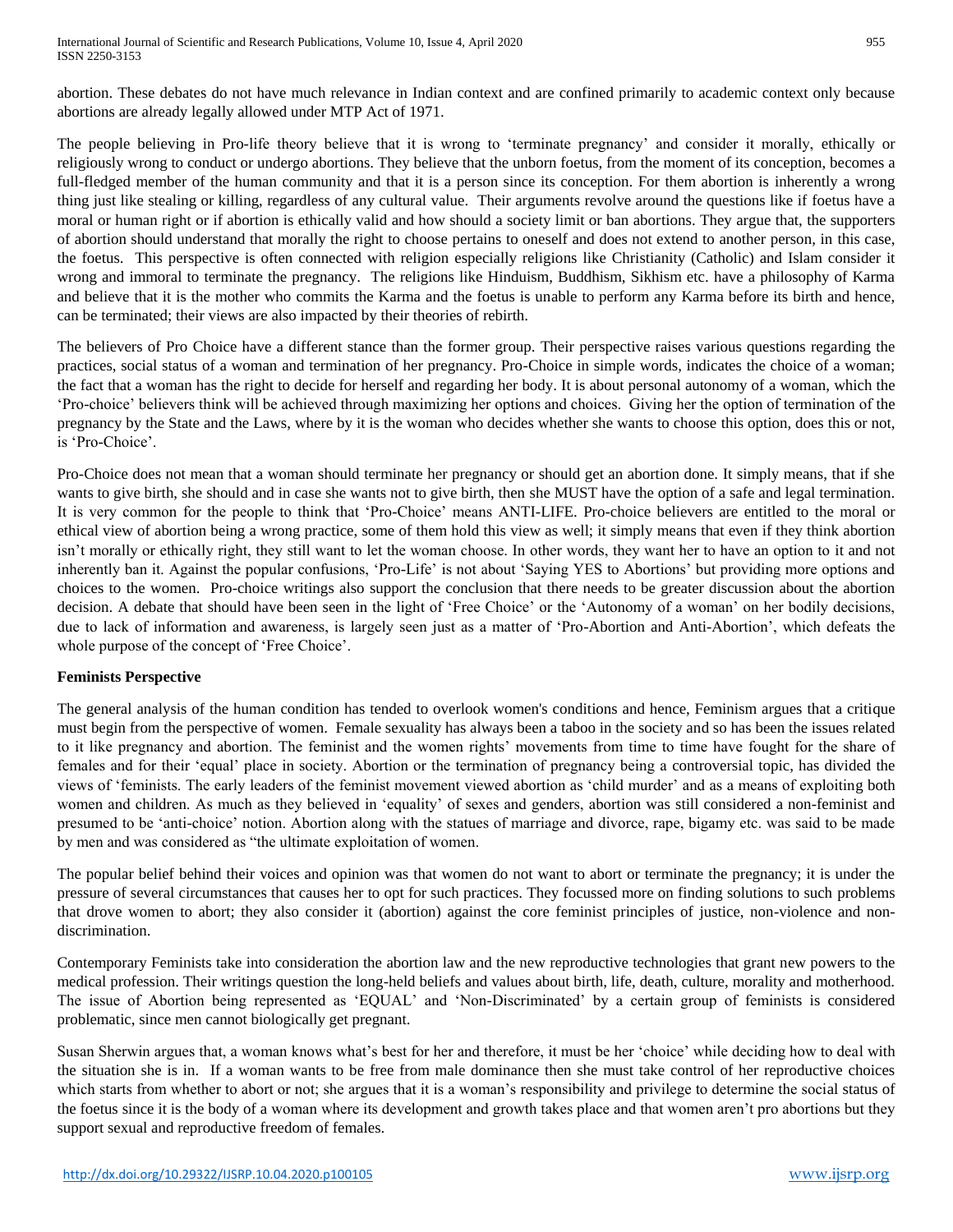The different opinions of Feminist give rise to the question that why should we then, include 'feminist perspective' while discussing the issue of abortions? It is because its inclusion will help in fighting against gender discrimination in a much more logical way. The feminist views are necessary to be read and included, as they will bring the desired social transformation.

It is also important to note that, the issue of pregnancy and abortion starts with 'sexual relations' and in traditional patriarchal societies the sexuality of women is not liberated or free; they are responsible for 'not keeping their legs closed' or of not using a proper birth control method. This view is highly responsible for 'Shaming' of women and creating a mental pressure on them to hide and 'get rid of' the problem as soon as possible.

## **Optional Rights**

While the whole 'Pro Choice' argument is based on increasing the availability of options so that a woman can exercise her right to choose in real sense. But the concept of choice here means a choice that is 'informed' and 'freely made' by the woman. The concept of informed choice means that a woman must be educated and informed about the choices available to her. The data collected by the researcher indicates that more than half of the people in New Delhi did not know about the choices or options available to them. The women must be informed by different ways like educating them or by organising awareness drives, so that they know before they can choose. An uninformed choice is dangerous and makes the women vulnerable.

The concept of free choice is that the choice of woman must be free from any coercion or pressure, be it physical or mental. The concept of free choice sounds a myth seeing the Indian society. The researcher found a desire to give the child for adoption after the birth was brought up on more than one occasion by the respondents. "I felt guilty afterwards (abortion). I have a cousin who cannot have kids; I have seen how much she wants them. I felt bad. I wish I could have helped her, giving birth to it secretly somewhere and giving it to my cousin… I think about imaginary situations where I could have pulled it off! I wanted to get rid of it then because I did not have a choice, I was single, unmarried, living in Delhi. I had my career to look forward to. I wish I had a choice. I am okay now, I guess but sometimes… it just happens."- Vandana (27, works in a MNC, 25 when aborted)

## **Western Case Study**

Recently, Canada has pledged up to \$20 million for contraceptives, family planning and comprehensive sexuality education, and access to post-abortion care, making up loss of U.S. international development funding tied to abortion-related projects. Canada has one of the most liberal abortion laws that believes that it is a woman's right to choose and decide. It does not criminalise abortion and provides access to safe abortions.

It was in 1869 that Canada criminalised abortions; later on, contraception and birth control methods were also banned. It was revealed that approximately 4,000 to 6,000 Canadian women died as a result of unsafe abortion or complexities arising out of it, till the year 1947; many people were arrested for giving birth controls or information about them or doing illegal abortions. The estimation of 'abortions' during that time goes up to almost 10,000-12,000 abortions a year. In the year 1969, the Canadian government permitted abortion under limited circumstances and they were to be provided only at a hospital if a group of doctors affirmed that the continued pregnancy would endanger the mother's life; but abortion was not decriminalised by the government.

Women's Movements: This 'limited' Law on abortion did not help the women, especially those who were poor and had no access to hospitals; this was a Law for rich women who had access to the hospitals. Moreover, at times women couldn't find a group of doctors to certify for their needs of abortion the different doctors interpreted the situation differently. Dr. Henry Morgentaler argued that women have basic right to choose and to abort if they want and hence, they must be given the choice. He started providing women with safe abortion services against the Law. Having done 5,000 abortions illegally, he was arrested multiple times and was let off.

In 1970's a movement to raise awareness regarding the right of a woman to choose for her began with 'Abortion Caravan' where thousands of women marched on the streets and protested in front of the people and the Parliament against the restrictive laws on abortion. It helped in politicizing and activating the women throughout Canada and the protesters were successful in creating a public opinion on the women's rights to choose.

Later on, in 1974 the Canadian Alliance to Repeal the Abortion Law, (CARAL) was formed later became the Canadian Abortion Rights Action League worked in favour of women's right to have safe abortion. The organization along with Dr. Morgentaler and other women's groups spent the next 15 years opening and running abortion clinics across Canada, violating the law; the doctors working there were arrested on the charge of 'conspiracy to procure a miscarriage' and a jury trial began in 1984 which was later quashed and restarted. Dr. Morgentaler appealed to the Canadian Supreme Court in 1988 and the court repealing the abortion law in practice, entirely, pronounced the historical judgment for R v. Morgentaler.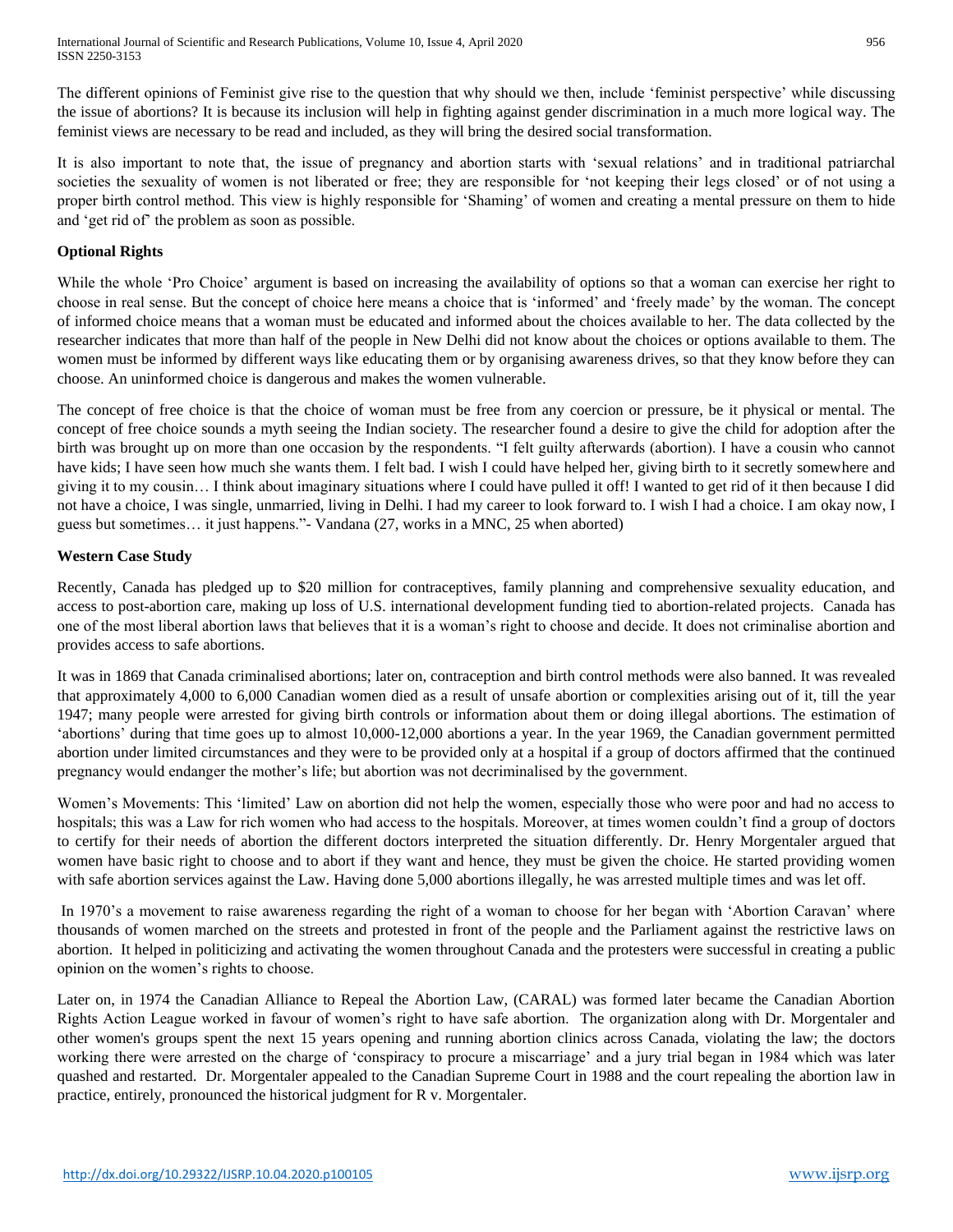It was held that the abortion law in practice was unconstitutional and violated a woman's right to 'life, liberty and security of person' under Section-7 of Charter of Rights and Freedom, 1982. It was declared by the court that it is a profound interference with a woman's body and a violation of her 'security of the person' to force her by threat of a criminal sanction and deny her a right to control her own body, unless she meets a 'criteria' so decided by others which is not related to her priorities and aspirations.

This was a historic decision for women in Canada, they were now free to choose for themselves and abortion became just like any other medical service where they could just ask for it. It was governed by provincial medical regulations. Canada brought 'abortion care' in line with its Canada Health Act and has approved the use of Mifepristone as an abortion method in 2015, though 'accessibility' to the health centers remains a concern in Canada but due to its liberal laws, it is committed to provide women with their right to safe choice.

Unlike rest of the United Kingdom, abortions are largely banned in the Ireland (in north as well as in south). The Abortion Act, 1967 that governs abortion in UK does not apply to the (North) Ireland. It is the "Offences against the Person Act 1861", as well as the Criminal Justice Act (Northern Ireland), 1945" that applies to the Ireland (North). Ireland has a restrictive policy on abortion and allows it only if the life of pregnant woman is threatened due to her pregnancy; there also exist a lot of confusion among the society in Ireland regarding its policy on abortion.

Under the Protection of Life during Pregnancy Act, 2013, the department of Health in Ireland has issued guidelines and allows for abortions only if a woman's life is immediately threatened. The age of consent in Ireland is 17 years as per its law; this does not sync with the restrictive laws on abortion. The laws are proving to be harmful for young women who have the freedom and right to have consensual sex from the age of seventeen but in case they get pregnant, as a result of a sexual activity then they have no legal right to terminate the pregnancy unless the pregnancy causes an immediate threat to their life. The Irish laws currently penalise buying or selling of abortion medicines or pills as well, as a result of which it becomes almost impossible for young pregnant women to have a safe abortion.

According to Amnesty International, women in Ireland can undergo as long as a 14 years long imprisonment in case of illegal abortions; it reports Ireland to have one of the strictest laws on abortion in the whole Europe.

But this does not stop women in Ireland to have an abortion. They travel to other parts of UK, preferably to England and Wales to avail a safe abortion service. Almost 15,500 women travelled to England or Wales for the procedure. In the cases, these women cannot afford to travel to have an abortion they use the services of online non-profit organisations to get the abortion pills delivered to them. Almost around 5,600 women in Ireland tried to buy abortion pills online over period of five years but this does not guarantee them their right to have access to safe abortion service, as there is always a possibility of being penalised for the same and prosecuted.

Section-22 of Protection of Life during Pregnancy Act, 2013 (Ireland) states that it is an offence to intentionally destroy unborn human life and that any person who is guilty of this shall be liable to a fine or imprisonment for a term not exceeding 14 years, or both. Hence, the women obtaining abortion pills or engaging in any method of induced abortion are always under the scrutiny of the law enforcement department of Ireland.

It was the death of Dr. Savita Halappanavar (an Indian living in Republic of Ireland) due to refusal of abortion service by the hospital at Galway University that made the whole world question Ireland's abortion policy. Dr. Halappanavar was 17 weeks pregnant and did miscarry but she was denied an abortion, this happened not only because of the failure of medical staff to recognise the danger but also because of the fact that the doctors did not want any criminal liability for an induced abortion on themselves.

The midwife manager of the hospital gave the statement that Ireland being a catholic country does not permit abortion and on October 22, 2012, Sarita died after a week's struggle. This case has brought the state of confusion, which exists in the Irish society, on the surface, where not even the doctors are clear about the status of abortion in the country and remain in a moral as well legal dilemma regarding providing an abortion service to the women. Since then, there have been demands from the world community (including India) to Irish government, to liberalise the abortion laws; but the same old provisions govern abortions in Ireland today. India should learn from both the countries and liberalise its laws on abortion in order to give its women a right to dignified life.

# **Human Rights Instruments on safe and legal abortion to Woman**

Women's Right to Life Multiple human rights instruments protect the right to life. In 21<sup>st</sup> Century, in elaborating States' obligations in reporting on their compliance with the right to life enshrined in the International Covenant on Civil and Political Rights (ICCPR), the Human Rights Committee called upon States to inform it of "any measures taken by the State to help women prevent unwanted pregnancies, and to ensure that they do not have to undergo life-threatening clandestine abortions." Forcing a woman to undergo a life-threatening unsafe abortion threatens her right to life. It is widely acknowledged that in countries in which abortion is restricted by law, women seek abortions clandestinely, often under conditions that are medically unsafe and therefore life-threatening.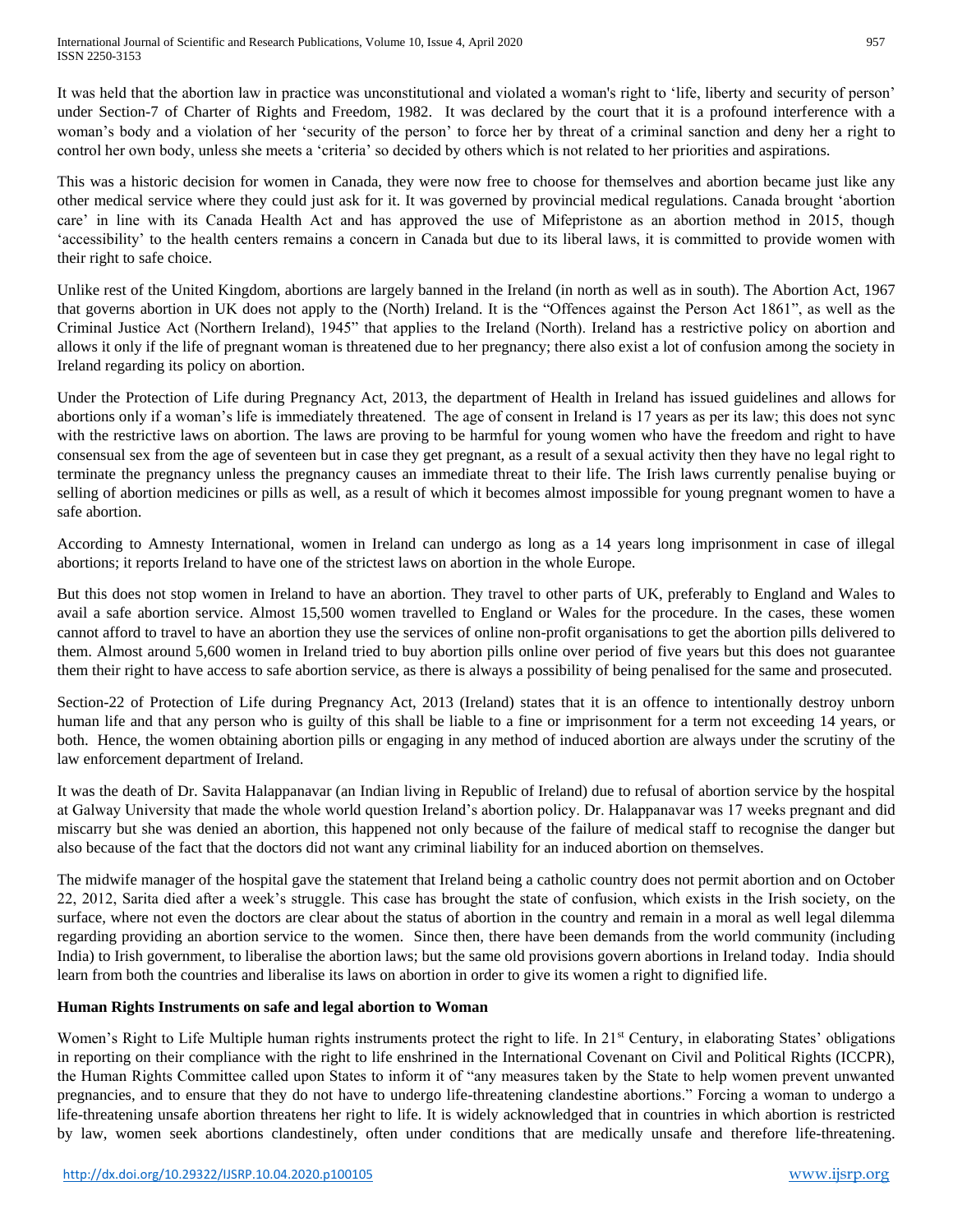According to the World Health Organization (WHO), about 21.6 million women had unsafe abortions in 2008, in 2018 it is 23.7 million women. These unsafe abortions were responsible for the deaths of nearly 47,000 women in a year. In India it is around 10000 women die out of unsafe abortion. The incidence of unsafe abortion is closely associated with high maternal mortality rates. Therefore, laws that force women to resort to unsafe procedures infringe upon women's right to life.

#### **Protective provision in Human rights Instruments**

| Human<br><b>Rights</b><br><b>Protect</b>                                                                                               |                                                               |                                                             |                                                                              | <b>International Legal Instruments</b> |                                                           |                                                  | <b>Regional Legal Instruments</b>                                     |                                            |                            |                                                                       | Conference<br>resolution                                                |                                                                 |                                                                           |
|----------------------------------------------------------------------------------------------------------------------------------------|---------------------------------------------------------------|-------------------------------------------------------------|------------------------------------------------------------------------------|----------------------------------------|-----------------------------------------------------------|--------------------------------------------------|-----------------------------------------------------------------------|--------------------------------------------|----------------------------|-----------------------------------------------------------------------|-------------------------------------------------------------------------|-----------------------------------------------------------------|---------------------------------------------------------------------------|
| ed                                                                                                                                     | Unive<br>rsal<br>Declar<br>ation<br>of<br>Huma<br>n<br>Rights | Civil<br>and<br>Politi<br>cal<br>Right<br>S<br>Cove<br>nant | Econ<br>omic,<br>Social<br>and<br>Cultu<br>ral<br>Right<br>S<br>Cove<br>nant | Wome<br>n's<br>Conve<br>ntion          | Childr<br>en's<br>Conve<br>ntion                          | Disabi<br>lity<br>Conve<br>ntion                 | Ameri<br>can<br>Conve<br>ntion<br>on<br>Huma<br>$\mathbf n$<br>Rights | Ban<br>jul<br>Cha<br>rter                  | Map<br>uto<br>Prot<br>ocol | Europ<br>ean<br>Conve<br>ntion<br>on<br>Huma<br>$\mathbf n$<br>Rights | Vie<br>nna                                                              | Ca<br>iro                                                       | Beij<br>ing                                                               |
| The<br>right<br>to life,<br>liberty<br>$\&$<br>security                                                                                | Art. 3                                                        | Art.<br>6.1<br>Art.<br>9.1                                  |                                                                              |                                        | Art. 6<br>Art.<br>37(b)<br>Art.<br>37(c)<br>Art.<br>37(d) | Art.<br>10<br>Art.<br>14                         | Art.<br>4.1<br>Art.<br>7.1                                            | Art.<br>$\overline{4}$<br>Art.<br>6        | Art.<br>$\overline{4}$     | Art.<br>2.1<br>Art.<br>5.1                                            |                                                                         | Pri<br>n.<br>$\mathbf{1}$<br>Pa<br>ra.<br>8.3<br>$\overline{4}$ | Par<br>a.<br>106<br>Par<br>a.<br>216                                      |
| The<br>right<br>be<br>to<br>free<br>from<br>cruel,<br>inhuma<br>n<br><b>or</b><br>degradi<br>ng<br>treatme<br>$\mathop{\hbox{\rm nt}}$ | Art. 5                                                        | Art.<br>7                                                   |                                                                              |                                        | Art.<br>37(a)                                             | Art.<br>15                                       | Art.<br>5.2                                                           | Art.<br>5                                  | Art.<br>$\overline{4}$     | Art. 3                                                                | Par<br>a.<br>56                                                         | $\rm Pa$<br>ra.<br>4.1<br>$\mathbf{0}$                          |                                                                           |
| The<br>right<br>to<br>equality<br>& to be<br>free<br>from<br>gender<br>discrimi<br>nation                                              | Art. 2                                                        | Art.<br>2.1<br>Art.<br>3                                    | Art.<br>2.2<br>Art. 3                                                        | Art. 1<br>Art. 2<br>Art. 3             | Art. 2                                                    | Art.<br>3(b)<br>Art.<br>3(g)<br>Art. 5<br>Art. 6 | Art. 1                                                                | Art.<br>2<br>Art.<br>3<br>Art.<br>18.<br>3 | Art.<br>$\overline{2}$     | Art.<br>14                                                            | Par<br>a.<br>18                                                         | Pri<br>n.<br>$\mathbf{1}$<br>Pri<br>n.<br>$\overline{4}$        | Par<br>a.<br>214<br>Par<br>a.<br>216<br>Par<br>$\mathbf{a}.$<br>232       |
| The<br>right<br>to<br>modify<br>customs<br>that<br>discrimi<br>nate                                                                    |                                                               |                                                             |                                                                              | Art. 2<br>Art. 3<br>Art. 5             | Art.<br>24.3                                              |                                                  |                                                                       |                                            | Art.<br>2(2)               |                                                                       | Par<br>${\bf a}.$<br>18<br>Par<br>${\bf a}.$<br>38<br>Par<br>${\bf a}.$ | Pa<br>ra.<br>4.4<br>Pa<br>ra.<br>5.5<br>Pa<br>ra.               | Par<br>${\bf a}.$<br>107<br>Par<br>${\bf a}.$<br>224<br>Par<br>${\bf a}.$ |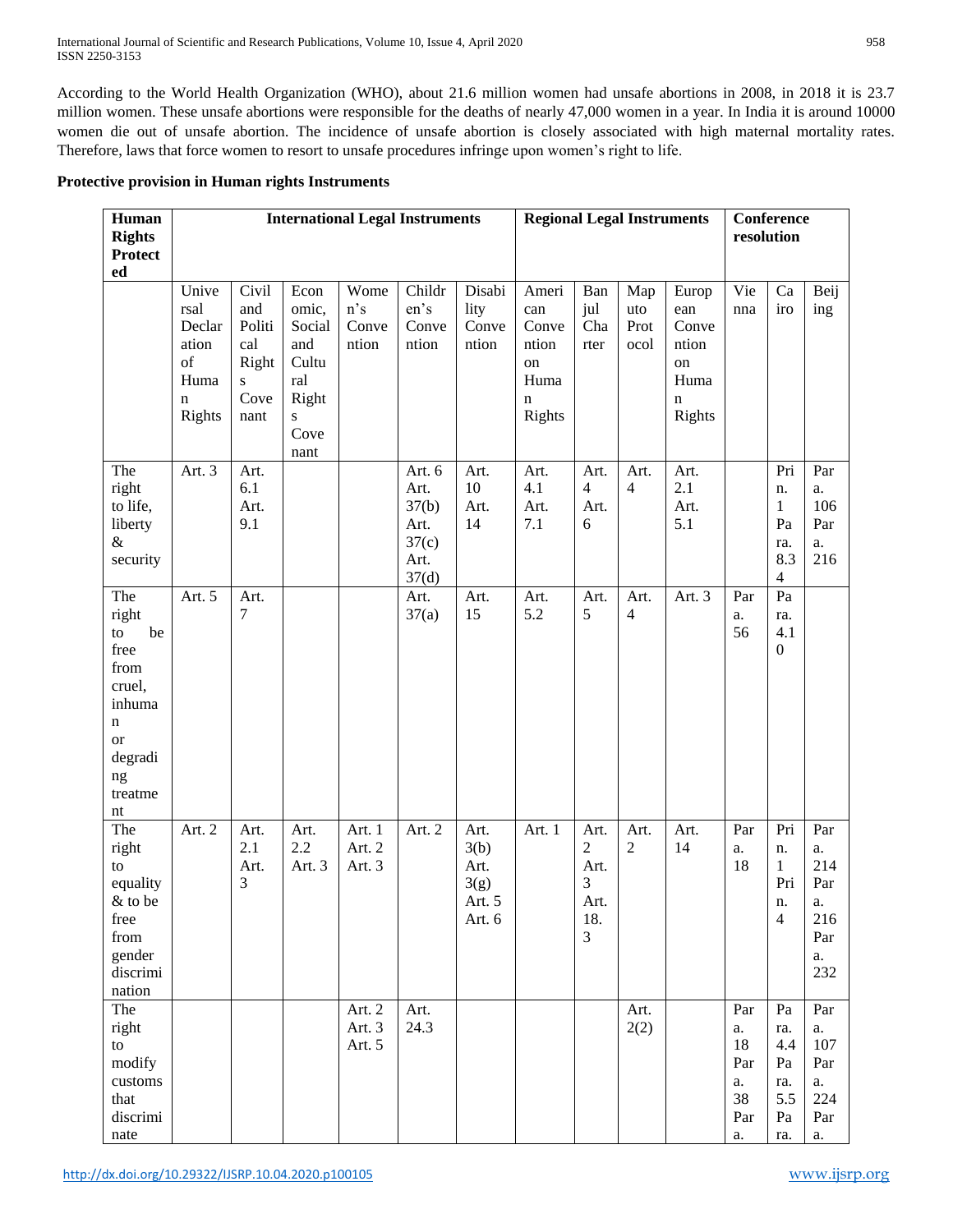| against<br>women                                                                                                                                                                                                                                                                                                                                                                                                                                                                                                                      |                |               |            |                                                                                                  |            |                            |                |            |                                       |        | 49                                                                       | $\overline{9.2}$                                                           | 230                                                                        |
|---------------------------------------------------------------------------------------------------------------------------------------------------------------------------------------------------------------------------------------------------------------------------------------------------------------------------------------------------------------------------------------------------------------------------------------------------------------------------------------------------------------------------------------|----------------|---------------|------------|--------------------------------------------------------------------------------------------------|------------|----------------------------|----------------|------------|---------------------------------------|--------|--------------------------------------------------------------------------|----------------------------------------------------------------------------|----------------------------------------------------------------------------|
| The<br>right<br>$\,$ to $\,$<br>health,<br>reprodu<br>ctive<br>health,<br>$\&$<br>family<br>plannin<br>$\mathbf{g}% _{T}=\mathbf{g}_{T}=\mathbf{g}_{T}=\mathbf{g}_{T}=\mathbf{g}_{T}=\mathbf{g}_{T}=\mathbf{g}_{T}=\mathbf{g}_{T}=\mathbf{g}_{T}=\mathbf{g}_{T}=\mathbf{g}_{T}=\mathbf{g}_{T}=\mathbf{g}_{T}=\mathbf{g}_{T}=\mathbf{g}_{T}=\mathbf{g}_{T}=\mathbf{g}_{T}=\mathbf{g}_{T}=\mathbf{g}_{T}=\mathbf{g}_{T}=\mathbf{g}_{T}=\mathbf{g}_{T}=\mathbf{g}_{T}=\mathbf{g}_{T}=\mathbf{g}_{T}=\mathbf{g}_{T}=\mathbf{g}_{T}=\math$ | Art.<br>25     |               | Art.<br>12 | Art<br>11.1(f<br>$\mathcal{L}$<br>Art.<br>11.3<br>Art.<br>12<br>Art.<br>14.2(b)<br>$\mathcal{E}$ | Art.<br>24 | Art.<br>25                 |                | Art.<br>16 | Art.<br>14                            |        | Par<br>a.<br>18<br>Par<br>a.<br>24<br>Par<br>a.<br>31<br>Par<br>a.<br>41 | Pri<br>n.<br>8<br>Pa<br>ra.<br>7.2<br>Pa<br>ra.<br>7.3<br>Pa<br>ra.<br>7.5 | Par<br>a.<br>89<br>Par<br>a.<br>92<br>Par<br>a.<br>106<br>Par<br>a.<br>223 |
| The<br>right<br>to<br>privacy                                                                                                                                                                                                                                                                                                                                                                                                                                                                                                         | Art.<br>12     | Art.<br>17    |            |                                                                                                  | Art.<br>16 | Art.<br>3(a)<br>Art.<br>22 | Art.<br>$11\,$ |            |                                       | Art. 8 |                                                                          | $\rm Pa$<br>ra.<br>7.2                                                     | Par<br>a.<br>106<br>Par<br>a.<br>107                                       |
| The<br>right to<br>determi<br>ne<br>number<br>$\&$<br>spacing<br>of one's<br>children                                                                                                                                                                                                                                                                                                                                                                                                                                                 |                |               |            | Art.<br>16.1(e<br>)                                                                              |            | Art.<br>23(b)              |                |            | Art.<br>14(1)<br>$\mathcal{E}$<br>(b) |        |                                                                          | Pri<br>n.<br>8<br>Pa<br>ra.<br>7.3                                         | Par<br>a.<br>223                                                           |
| The<br>right<br>to the<br>enjoym<br>ent<br>of the<br>benefits<br>of<br>scientifi<br>$\mathbf{C}$<br>progres<br>${\bf S}$                                                                                                                                                                                                                                                                                                                                                                                                              | Art.<br>$27\,$ | Art.<br>15(b) |            |                                                                                                  |            |                            |                |            |                                       |        |                                                                          | Pa<br>ra.<br>7.3                                                           |                                                                            |

Several United Nations (UN) human rights bodies have framed maternal deaths due to unsafe abortion as a violation of women's right to life.6 As a result, they have called on States to review restrictive laws that criminalize abortion7 and increase access to family planning and sexual and reproductive health information, in order to reduce the number of unsafe abortions.

While the phrase "right to life" has been associated with the campaigns of those who oppose abortion, it has not been interpreted in any international setting to require restrictions on abortion. Most recently, the European Court of Human Rights, in the case Vo v. France, ruled that "it is neither desirable, nor even possible as matters stand, to answer in the abstract the question whether the unborn child is a person for the purpose of Article 2 of the Convention …" (providing that [e]everyone's right to life shall be protected by law) The court therefore refused to adopt a ruling that would have called into question the validity of laws permitting abortion in 39 member states of the Council of Europe.

#### **Estimated number of unsafe abortions per 1000 women aged 15–44 years,**

| S.no                         | 1990 | 2008 | 2016    |
|------------------------------|------|------|---------|
| Latin America and $\vert$ 45 |      | 31   | 30/1000 |
| Caribbean                    |      |      |         |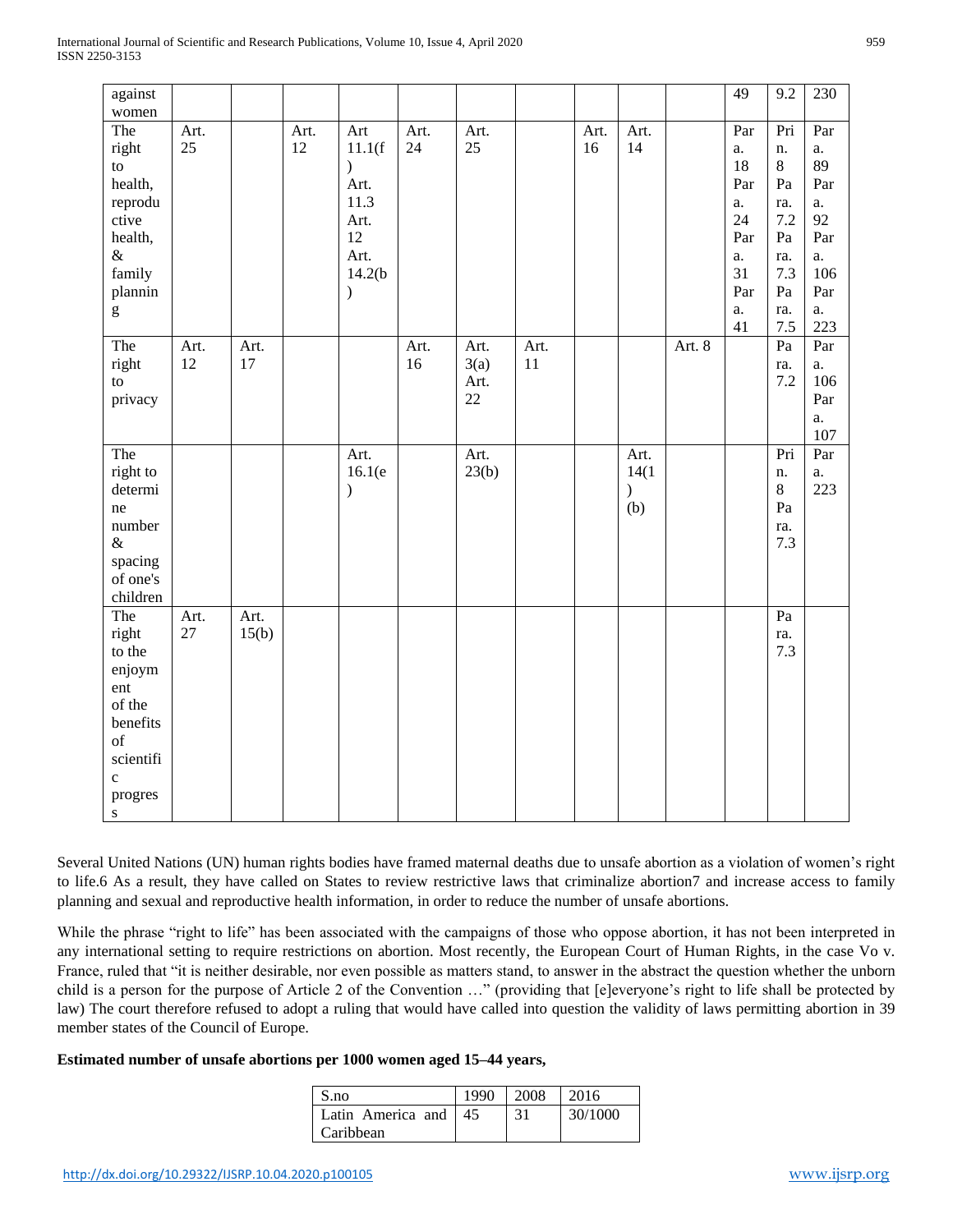| Africa | ിറ | 28             | 26/1000 |
|--------|----|----------------|---------|
| Asia   |    | 1 <sub>1</sub> | 35/1000 |
| Europe |    |                | NA      |

#### **Women's Right to Health**

International law guarantees women the right to the highest attainable standard of physical and mental health. The right to health requires governments to provide health care and to work toward creating conditions conducive to the enjoyment of good health. In 2000, the Committee on Economic, Social and Cultural Rights recognized that the right to health includes the right to control one's health and body, including sexual and reproductive freedom, and the right to be free from interference. Furthermore, the right to health requires the removal of all barriers interfering with access to health services, education and information, including in the area of sexual and reproductive health.

The Protocol to the African Charter on Human and Peoples' Rights on the Rights of Women in Africa (Maputo Protocol) explicitly recognizes that the right to health includes access to safe and legal abortion, at a minimum, in certain circumstances. It requires States Parties to "ensure that the right to health of women, including sexual and reproductive health is respected and promoted by taking appropriate measures to authorize abortion in cases of sexual assault, rape, incest, and where the continued pregnancy endangers the mental and physical health of the mother or the life of the mother or the foetus.

#### **Safe abortion services protect women's right to health.**

The right to health can be interpreted to require governments to take appropriate measures to ensure that women have the necessary information and the ability to make crucial decisions about their reproductive lives, such as determining whether or not to continue a pregnancy, and to guarantee that women are not exposed to the risks of unsafe abortion, which can have devastating effects on their health, leading to long-term disabilities, such as uterine perforation, chronic pelvic pain or pelvic inflammatory disease. Such measures include removing barriers that interfere with women's access to health services, such as legal restrictions on abortion, and ensuring access to high-quality abortion information and services.

Several UN human rights bodies have recognized the deleterious impact of restrictive abortion laws on women's health16 and have consistently raised general concerns about the inaccessibility of safe abortion services. The Programme of Action adopted at the International Conference on Population and Development (ICPD) in 1994 called upon governments to consider the consequences of unsafe abortion on women's health. It states that governments should "deal with the health impact of unsafe abortion as a major public health concern.

At the 1995 Fourth World Conference on Women, the international community reiterated this language and urged governments to "consider reviewing laws containing punitive measures against women who have undergone illegal abortions. In addition, in a paragraph addressing research on women's health, the Platform for Action adopted at this conference urges governments "to understand and better address the determinants and consequences of unsafe abortion. In 1999, at the five-year review of the ICPD, governments recognized the need for greater safety and availability of abortion services. They affirmed that in circumstances where abortion is not against the law, health systems should train and equip health-service providers and should take other measures to ensure that such abortion is safe and accessible. Additional measures should be taken to safeguard women's health.

#### **Women's Right to Equality and Non-Discrimination**

The right to gender equality is a fundamental principle of human rights law. All major human rights instruments require freedom from discrimination in the enjoyment of protected human rights. According to the Convention on the Elimination of All Forms of Discrimination against Women, "discrimination against women" includes laws that have either the "effect" or the "purpose" of preventing a woman from exercising any of her human rights or fundamental freedoms on a basis of equality with men.

In 1999, the Committee on the Elimination of Discrimination against Women (CEDAW Committee) recognized "laws that criminalize medical procedures only needed by women and that punish women who undergo those procedures" as a barrier to women's access to appropriate health care.

## **Denying women access to abortion is a form of gender discrimination.**

Laws that restrict abortion have the effect and purpose of preventing a woman from exercising any of her human rights or fundamental freedoms on a basis of equality with men. Restricting abortion has the effect of denying women access to a procedure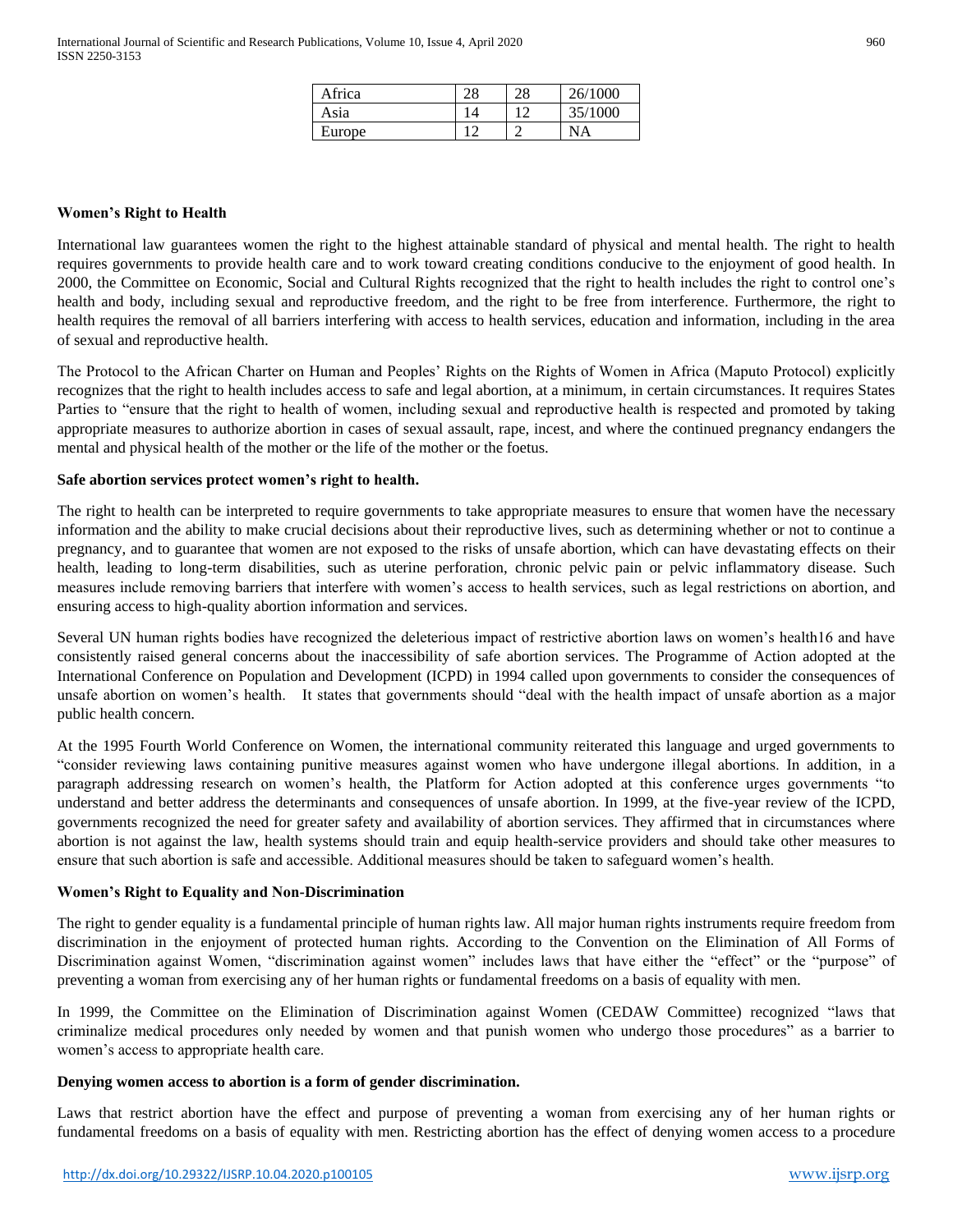that may be necessary for their equal enjoyment of the right to health. Only women must live with the physical consequences of unwanted pregnancy. Some women suffer maternity-related injuries, such as hemorrhage or obstructed labor. Women are consequently exposed to health risks not experienced by men.

Laws that deny access to abortion, whatever their stated objectives, have the discriminatory purpose of both denigrating and undermining women's capacity to make responsible decisions about their bodies and their lives. Indeed, it is not surprising that unwillingness to allow women to make decisions about their own bodies often coincides with the tendency to deny women decisionmaking roles in the areas of political, economic, social, and cultural affairs.

The CEDAW Committee has consistently expressed concern about restrictive laws that criminalize abortion. Furthermore, the Human Rights Committee has recognized that criminalizing abortion, even in cases of rape, is incompatible with the States' obligation to ensure the equal right of men and women to the civil and political rights set forth in the ICCPR. Additionally, it has indicated that the problem of maternal mortality due to unsafe abortion is evidence of discrimination against women.

## **Women's Right to Reproductive Self-Determination**

Human rights instruments provide the basis for the right of women to make decisions regarding their own bodies. They require the right to freedom in decision-making about private matters. Such provisions include protections of the right to physical integrity, the right to decide freely and responsibly the number and spacing of one's children and the right to privacy. Women have the right to decide whether to bring a pregnancy to term.

When a pregnancy is unwanted, its continuation can take a heavy toll on a woman's physical and emotional well-being. Decisions one makes about one's body, particularly one's reproductive capacity, lie squarely in the domain of private decision-making. A pregnant woman may seek advice from others, but only she knows whether she is ready to have a child, and governments should play no role in making that decision for her. The Human Rights Committee has recognized that denying women access to legal abortion services is an arbitrary interference in their private lives.

The European Court of Human Rights has underscored the connection between pregnancy and a woman's private life, which includes her physical and psychological integrity. It has recognized that States have a positive obligation to effectively secure the physical integrity of pregnant women. This obligation requires them to establish procedural safeguards to ensure that women can make an informed decision about whether to terminate a pregnancy30 and access safe and legal abortion services in a timely manner.

## **Woman's Right to be Free from Cruel, Inhuman, or Degrading Treatment**

International law recognizes that women have a right to be free from cruel, inhuman, or degrading treatment. The Human Rights Committee has stated that cruel, inhuman, or degrading treatment is not restricted to acts that cause physical pain, but also applies to mental suffering, which often accompanies denials of access to abortion services. Forcing women to carry pregnancies to term causes physical and mental suffering. As a result of restrictive abortion laws and policies, many women experiencing complications of pregnancy and needing therapeutic abortion are forced to suffer from painful, frightening and life-threatening conditions. Human rights bodies have recognized that restrictive abortion laws can lead to violations of the right to be free from cruel, inhuman and degrading treatment. The Committee against Torture has recognized the impact of restrictive laws, which force women to carry unwanted pregnancies to term or to undergo illegal abortions that often place their health and lives in danger, and noted that the failure of States to take steps to prevent these acts constitutes cruel and inhuman treatment.33 Specifically, it has indicated that a total prohibition on abortion, which forces a woman to carry a pregnancy resulting from a crime of gender based violence, such as rape, "entails constant exposure to the violation committed against her and causes serious traumatic stress and a risk of long-lasting psychological problems such as anxiety and depression. The Human Rights Committee has stated that criminalizing abortion is incompatible with the right to be free from cruel, inhuman or degrading treatment.

Women may also undergo severe suffering and anguish when legal abortion services are inaccessible. In many countries, healthcare personnel refuse to provide legal abortion services because of their own objection or discriminatory attitudes towards abortions. In the case of L.M.R. v. Argentina, the Human Rights Committee found that the State's failure to ensure a woman's access to abortion services to which she was legally entitled, caused her physical and mental suffering, which constituted cruel, inhuman or degrading treatment.

Additionally, in the case of R.R. v. Poland, the European Court of Human Rights established a violation of the right to be free from inhumane and degrading treatment because of the suffering experienced by R.R., due to the knowledge that she could not terminate her pregnancy even though the fetus had an incurable deformity and she was entitled to have an abortion under the Polish law. The Court stated that "[s]he suffered acute anguish through having to think about how she and her family would be able to ensure the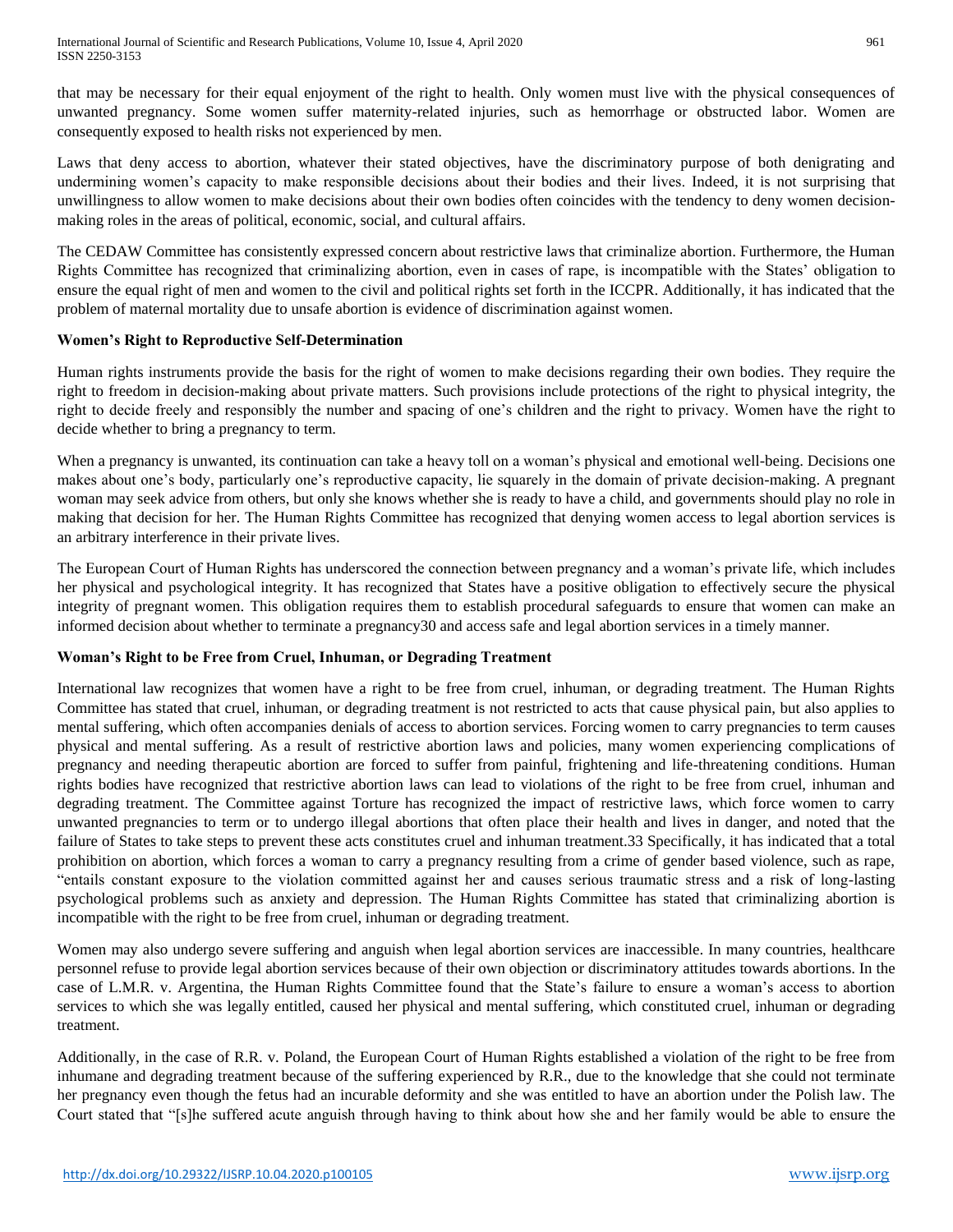child's welfare, happiness and appropriate long-term medical care."38 Furthermore, the denial of access to abortion services in certain circumstances, regardless of the legality of the procedure, constitutes cruel, inhuman or degrading treatment.

In the landmark decision of K.L. v. Peru, the Human Rights Committee found that the depression and emotional distress experienced by a 17-year old girl were foreseeable consequences of the State's failure to enable her to benefit from a therapeutic abortion, and constituted a violation of her fundamental right to be free from cruel, inhuman, or degrading treatment.39 Notably, this ruling did not depend on the legality of abortion.

Women's Right to the Enjoyment of the Benefits of Scientific Progress- The Universal Declaration of Human Rights and the International Covenant on Economic, Social and Cultural Rights enshrine the right to enjoy the benefits of scientific progress. Women have the right to access the full range of abortion technologies. As the medical and scientific communities make advances in abortion technologies, this right entitles women to access the full range of technologies for the safest abortion care.

The right to the benefits of scientific progress is particularly salient in the context of abortion because numerous safe, effective and low-cost health interventions, such as medical abortions, can substantially improve women's access to safe abortion services, thereby reducing the incidence of unsafe abortion, and decreasing the attendant maternal morbidity and mortality rates. Medical abortion is an alternative to surgical abortion that generally uses two medicines to end a pregnancy. The most common regimen calls for an oral dose of Mifepristone, followed by a dose of Misoprostol up to 48 hours later. This regimen, which can be initiated as soon as pregnancy is confirmed, is approximately 95% effective. In 2005, the WHO added Mifepristone and Misoprostol to its Model List of Essential Medicines, a list intended to guide governments in their prioritization of necessary drugs for budgetary allocations and procurement in their national health systems.

Permitting medical abortion can significantly improve women's overall access to safe abortion because it can be provided in a broad range of settings, such as in practitioner's offices, and can be offered by non-physicians, which helps to expand the pool of providers available to perform safe abortions. Additionally, reducing reliance on physicians can reduce costs and help make abortion more available and accessible to women. By approving medical abortion protocols, training providers and removing barriers to the regimen, governments can ensure that women have access to medical abortion in a safe setting, which allows them to enjoy their right to the benefits of scientific progress.

## **Reference**

1. Kassebaum, A. Bertozzi-Villa, M. S. Coggeshall, et al. "Global, regional, and national levels and causes of maternal mortality during 1990–2013: A systematic analysis for the Global Burden of Disease Study 2013," Lancet 384/9947 (2014), pp. 980–1004.

2. World Health Organization. Primary Health Care: Now More than Ever. World Health Report 2008. Geneva: WHO; 2008. p.65.

3. Guttmacher Institute, Induced abortion worldwide: Global incidence and trends (May 2016).

4. United Nations Population Division, "UN Population Division issues updated study on abortion policies," press release (June 14, 2002).

5. Boland, "Second trimester abortion laws globally: Actuality, trends and recommendations," Reproductive Health Matters 18/36 (2010), pp. 67–89.

6. Nadimpalli, D. Venktachalam, and S. Banerjee, "India's abortion wars," Deccan Chronicle (April 16, 2017).

7. Iyengar, and S. D. Iyengar. "Elective abortion as a primary health service in rural India: Experience with manual vacuum aspiration," Reproductive Health Matters10/ 19 (2002), pp. 54–63.

8. Menon, "Unsafe abortions killing a woman every two hours," The Hindu (May 6, 2013).

9. International Campaign for Women's Right to Safe Abortion, The African leaders' declaration on safe, legal abortion as a human right, 20 January 2017 (February 3, 2017).

10. Susheela Singh et al., Unintended Pregnancy: Worldwide Levels, Trends, and Outcomes, 41 Studies in Family Planning 241, 243 (2010). Unintended pregnancies are comprised of "unplanned births, induced abortion, and miscarriages." Id. At 241.

11. World Health Organization (WHO), Unsafe Abortion: Global and regional estimates of the incidence of unsafe abortion and associated mortality in 2008 1 (6th ed.2011).